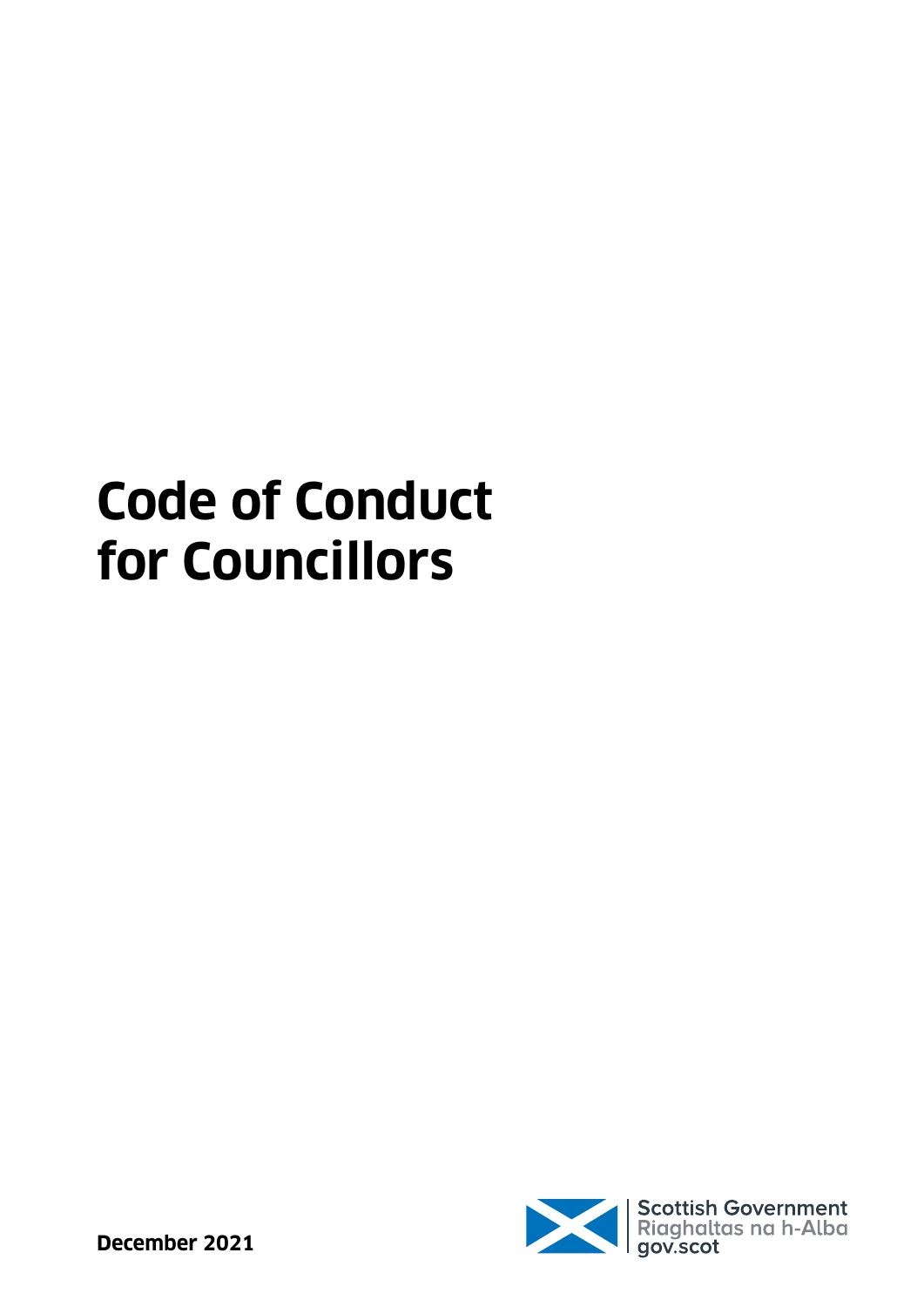### **CODE OF CONDUCT FOR COUNCILLORS**

### **CONTENTS**

#### **Section 1: [Introduction to the Code of](#page-3-0) Conduct**

[My Responsibilities](#page-3-1) **[Enforcement](#page-4-0)** 

#### **Section 2**: **[Key Principles of the Code of Conduct](#page-5-0)**

#### **Section 3: [General Conduct](#page-7-0)**

[Respect and Courtesy](#page-7-1) [Remuneration, Allowances and Expenses](#page-8-0) [Gifts and Hospitality](#page-8-1) **[Confidentiality](#page-9-0)** [Use of Council Resources](#page-9-1) [Dealings with my Council and Preferential Treatment](#page-9-2) [Appointments to Outside Organisations](#page-10-0)

#### **Section 4: [Registration of](#page-11-0) Interests**

| Category One:   | Remuneration                      |
|-----------------|-----------------------------------|
| Category Two:   | <b>Other Roles</b>                |
| Category Three: | Contracts                         |
| Category Four:  | <b>Election Expenses</b>          |
| Category Five:  | Houses, Land and Buildings        |
| Category Six:   | Interest in Shares and Securities |
| Category Seven: | Gifts and Hospitality             |
| Category Eight: | Non-Financial Interests           |
| Category Nine:  | <b>Close Family Members</b>       |

#### **Section 5: [Declaration of Interests](#page-14-0)**

[Stage 1: Connection](#page-14-1) [Stage 2: Interest](#page-14-2) [Stage 3: Participation](#page-14-3)

#### **Section 6: [Lobbying and Access](#page-16-0)**

[Constituent enquiries](#page-16-1) [Community engagement](#page-16-2) [Lobbying](#page-16-3) [Lobbying in Quasi-judicial or Regulatory Matters](#page-16-4)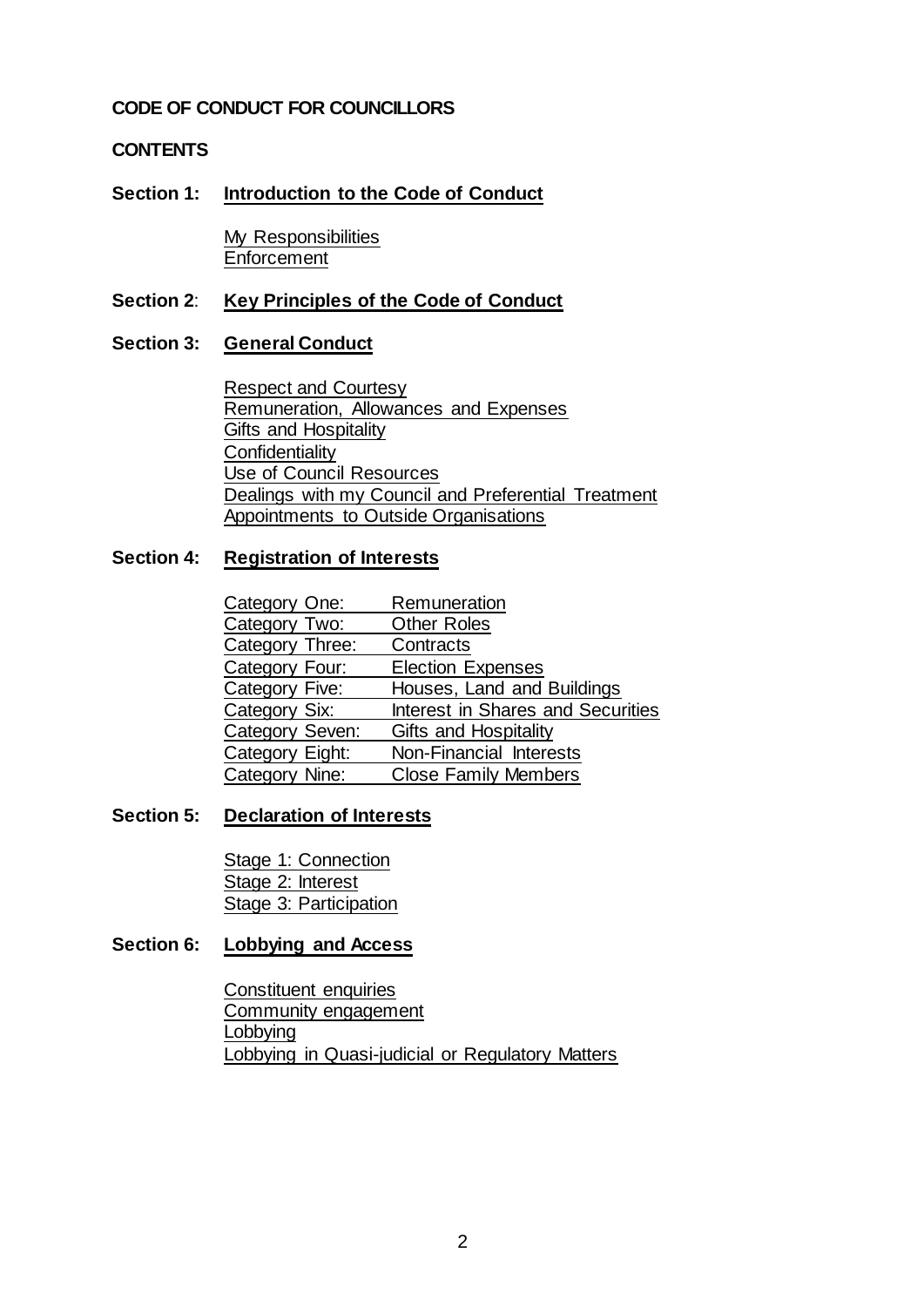# **Section 7: [Taking Decisions on Quasi-Judicial or Regulatory Applications](#page-18-0)**

[Introduction](#page-18-1) [Quasi-Judicial and Regulatory Matters](#page-18-2) [Policy and Strategy](#page-19-0) [Representation](#page-20-0) [Site Visits](#page-21-0) **[Enforcement](#page-22-0)** 

# **ANNEXES**

- Annex A [Protocol for Relations between Councillors and Employees](#page-23-0)
- Annex B [Definitions](#page-27-0)<br>Annex C Breaches
- [Breaches of the Code](#page-29-0)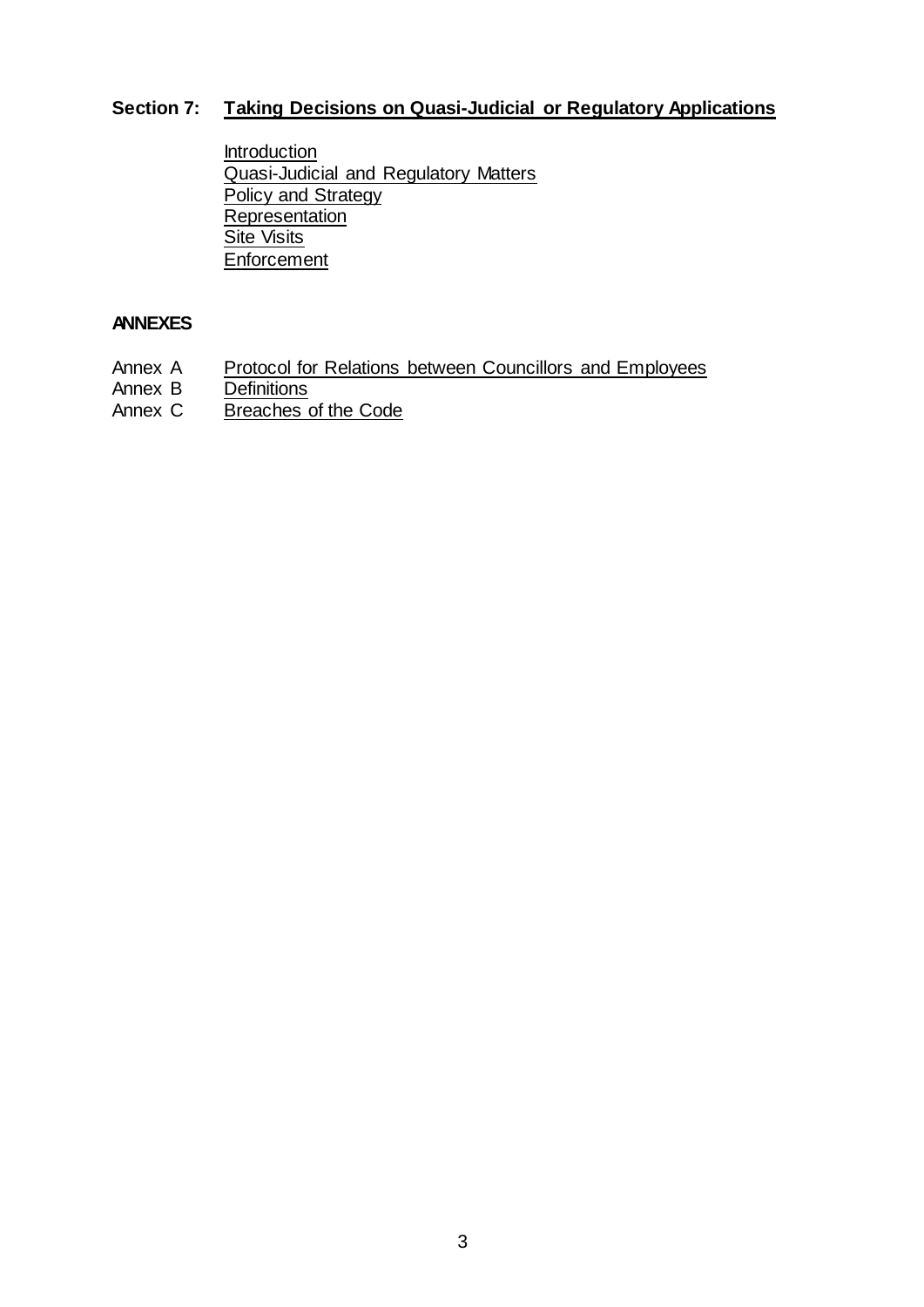# <span id="page-3-0"></span>SECTION 1: INTRODUCTION TO THE CODE OF CONDUCT

1.1 This Code has been issued by the Scottish Ministers, with the approval of the Scottish Parliament, as required by the [Ethical Standards in Public Life](https://www.legislation.gov.uk/asp/2000/7/contents)  [etc.\(Scotland\) Act](https://www.legislation.gov.uk/asp/2000/7/contents) 2000 (the "Act").

1.2 The purpose of the Code is to set out the conduct expected of every elected member of a local authority in Scotland.

1.3 The Code is also directed at co-opted members of committees and subcommittees who are not elected councillors, including religious representatives on Education Committees.

1.4 The Code has been developed in line with the nine key principles of public life in Scotland. The principles are listed in [Section 2](#page-5-0) and set out how the provisions of the Code should be interpreted and applied in practice.

# <span id="page-3-1"></span>**My Responsibilities**

1.5 I understand that the public has a high expectation of councillors and the way in which they should conduct themselves in undertaking their duties. I will always seek to meet those expectations by ensuring that I conduct myself in accordance with the Code.

1.6 I will comply with the substantive provisions of this Code, being sections 3 to 7 inclusive and Annex A, in all situations and at all times where I am acting as a councillor, have referred to myself as a councillor or could objectively be considered to be acting as a councillor.

1.7 I will comply with the substantive provisions of this Code, being sections 3 to 7 inclusive and Annex A, in all my dealings with the public, employees and fellow councillors, whether formal or informal.

1.8 I understand that it is my personal responsibility to be familiar with the provisions of the Code and that I must also comply with the law and my council's rules, standing orders and regulations. I will also ensure that I am familiar with any guidance or advice notes issued by the Standards Commission for Scotland ("Standards Commission") and my council, and endeavour to take part in any training offered on the Code.

1.9 I will not, at any time, advocate or encourage any action contrary to the Code.

1.10 I understand that no written information, whether in the Code itself or the associated Guidance or Advice Notes issued by the Standards Commission, can provide for all circumstances. If I am uncertain about how the Code applies, I will seek advice from my council's Monitoring Officer or other senior council employees. I note that I may also choose to seek external legal advice on how to interpret the provisions of the Code.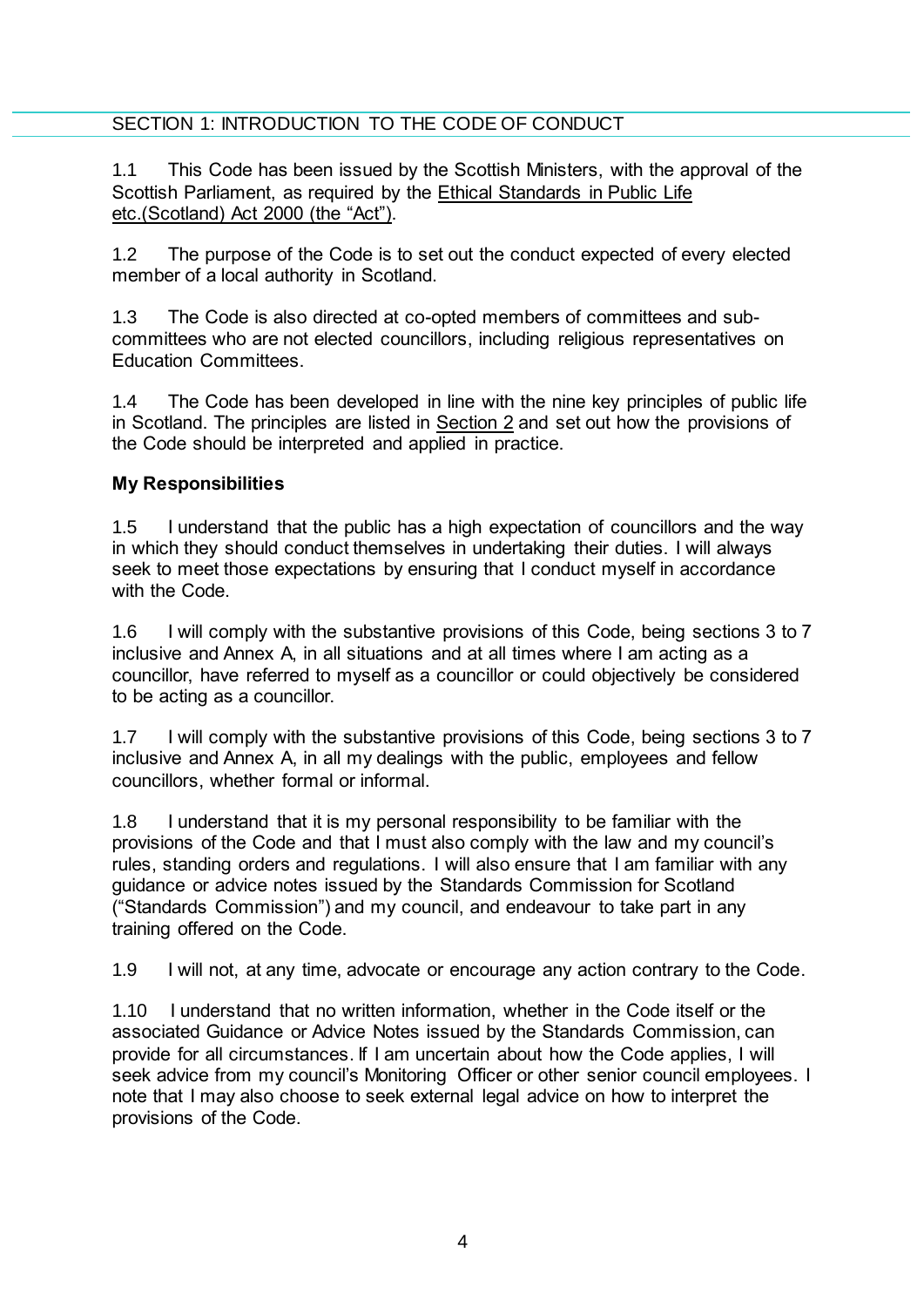# <span id="page-4-0"></span>**Enforcement**

1.11 [Part 2 of the](https://www.legislation.gov.uk/asp/2000/7/part/2) Ac[t](https://www.legislation.gov.uk/asp/2000/7/part/2) sets out the provisions for dealing with alleged breaches of the Code, including the sanctions that can be applied if the Standards Commission finds that there has been a breach of the Code. More information on how complaints are dealt with and the sanctions available can be found at [Annex C.](#page-29-0)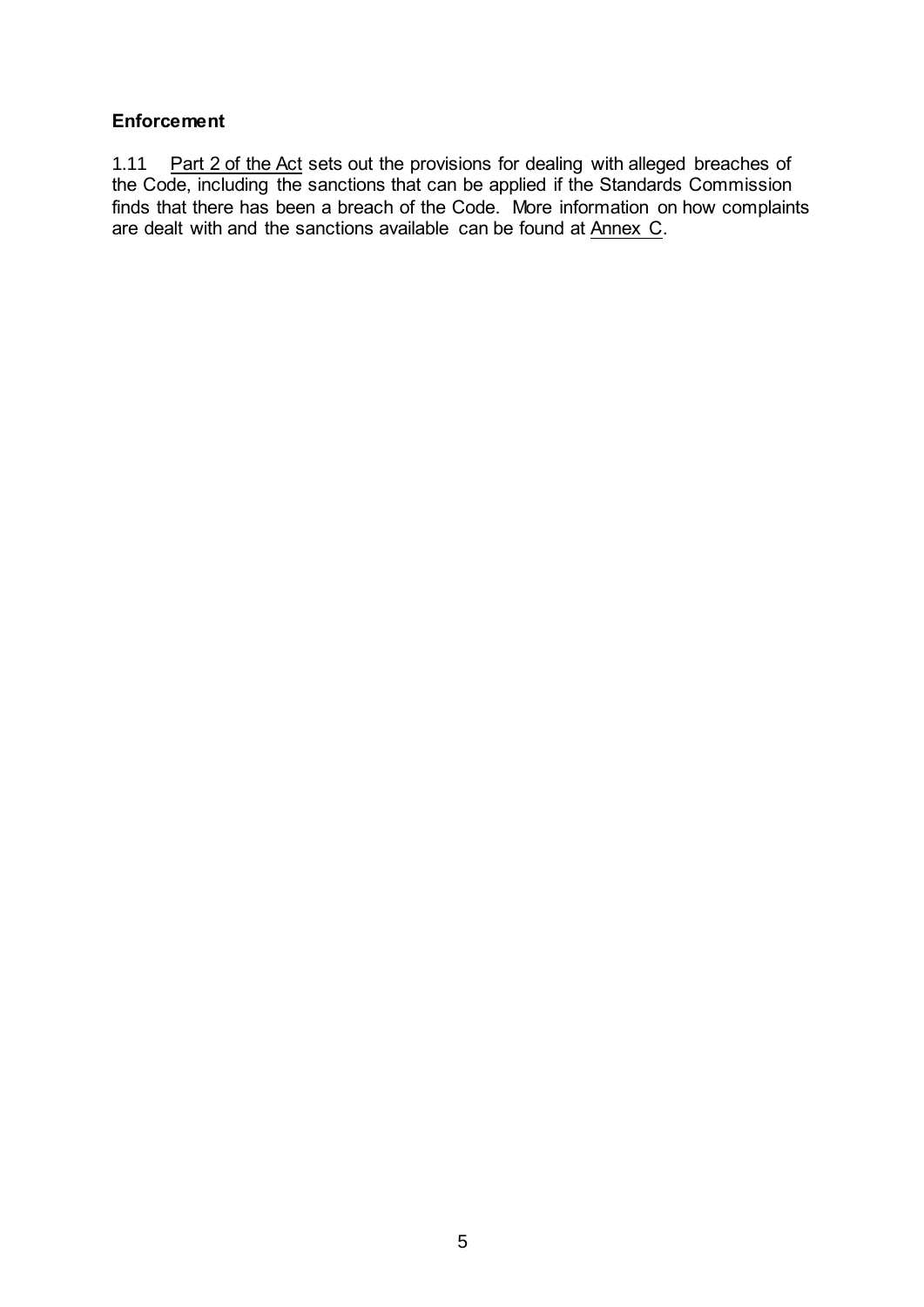# <span id="page-5-0"></span>SECTION 2: KEY PRINCIPLES OF THE CODE OF CONDUCT

2.1 The Code has been based on the following key principles of public life. I will behave in accordance with these principles and understand that they should be used for guidance and interpreting the provisions in the Code.

2.2 I note that a breach of one or more of the key principles does not in itself amount to a breach of the Code. I note that, for a breach of the Code to be found, there must also be a contravention of one or more of the provisions in sections 3 to 7 inclusive and Annex A of the Code.

The key principles are:

# **Duty**

I have a duty to uphold the law and act in accordance with the law and the public trust placed in me. I have a duty to act in the interests of my council as a whole and all the communities served by it and a duty to be accessible to all the people of the area for which I have been elected to serve, and to represent their interests conscientiously.

#### **Selflessness**

I have a duty to take decisions solely in terms of the public interest. I must not act in order to gain financial or other material benefit for myself, family or friends.

#### **Integrity**

I must not place myself under any financial or other obligation to any individual or organisation that might reasonably be thought to influence me in the performance of my duties.

#### **Objectivity**

I must make decisions solely on merit when carrying out public business including making appointments, awarding contracts or recommending individuals for rewards and benefits.

#### **Accountability and Stewardship**

I am accountable to the public for my decisions and actions. I have a duty to consider issues on their merits, taking account of the views of others, and I must ensure that my council uses its resources prudently and in accordance with the law.

#### **Openness**

I have a duty to be as open as possible about my decisions and actions, giving reasons for my decisions and restricting information only when the wider public interest clearly demands.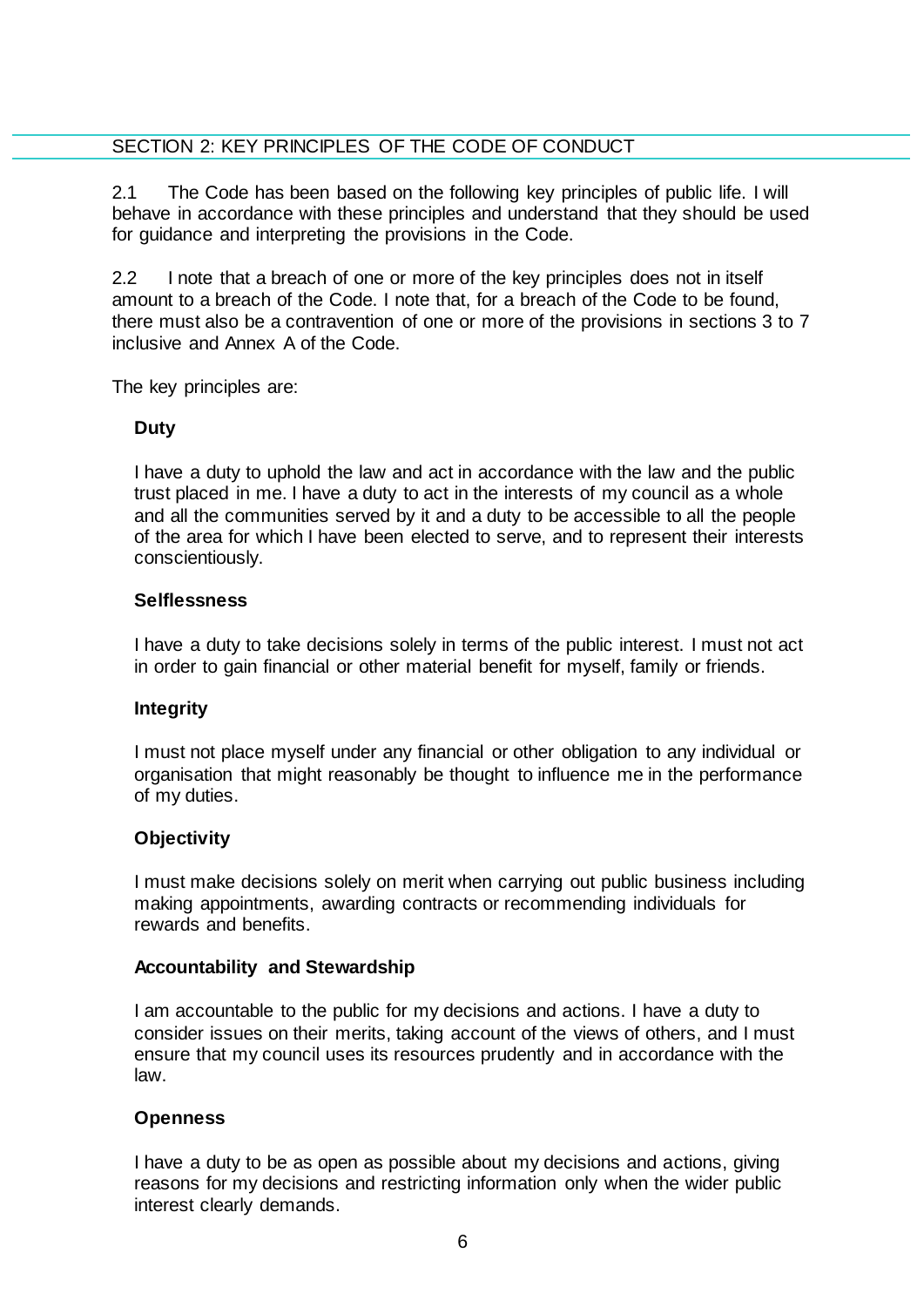# **Honesty**

I have a duty to act honestly. I must declare any private interests relating to my public duties and take steps to resolve any conflicts arising in a way that protects the public interest.

#### **Leadership**

I have a duty to promote and support these principles by leadership and example, and to maintain and strengthen the public's trust and confidence in the integrity of my council and its councillors in conducting public business.

#### **Respect**

I must respect all other councillors and all council employees and the role they play, treating them with courtesy at all times. Similarly, I must respect members of the public when performing my duties as a councillor.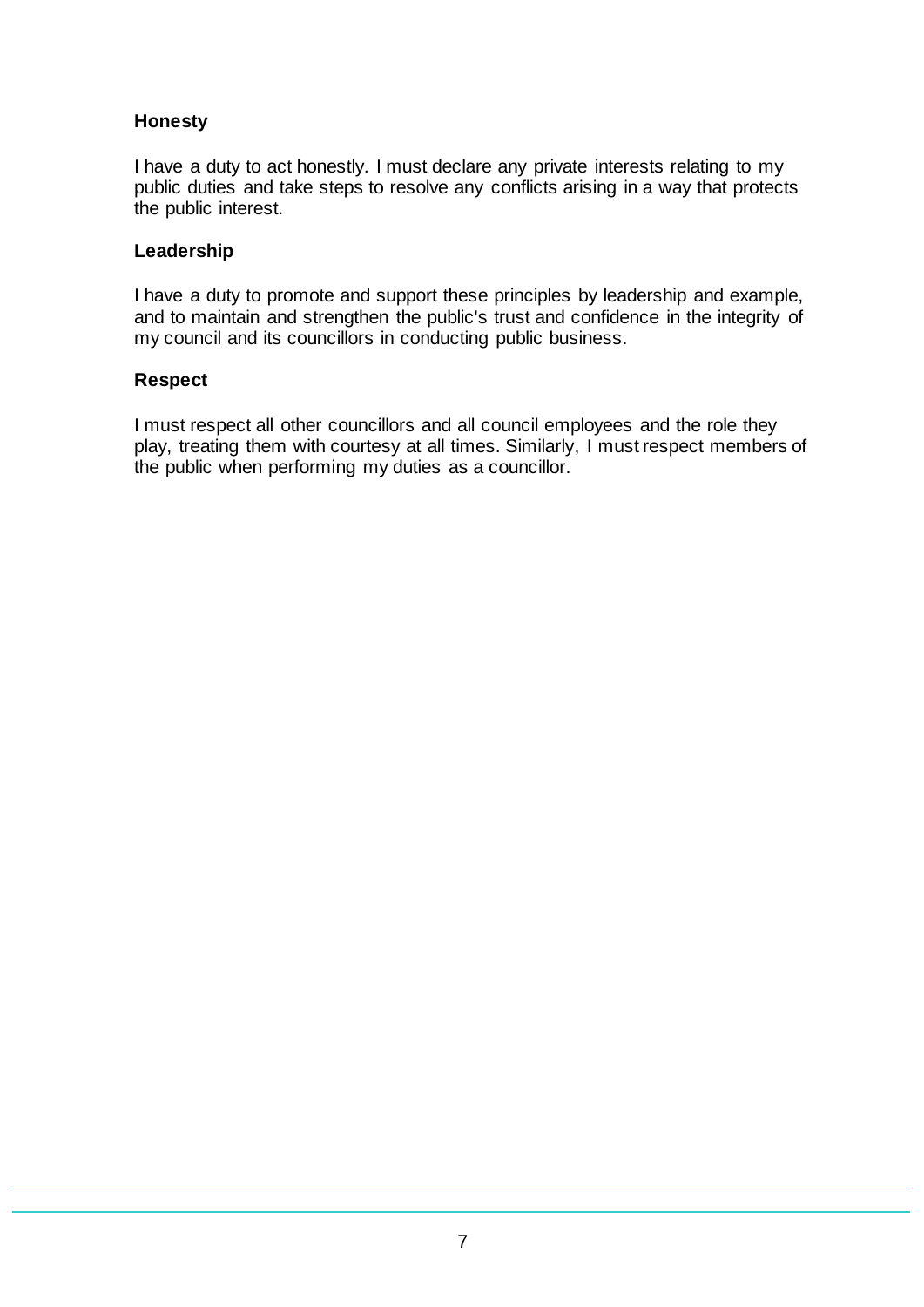#### <span id="page-7-0"></span>SECTION 3: GENERAL CONDUCT

#### <span id="page-7-1"></span>**Respect and Courtesy**

3.1 I will treat everyone with courtesy and respect. This includes in person, in writing, at meetings, when I am online and when I am using social media.

3.2 I will not discriminate unlawfully on the basis of race, age, sex, sexual orientation, gender reassignment, disability, religion or belief, marital status or pregnancy/maternity; I will advance equality of opportunity and seek to foster good relations between different people.

3.3 I will not engage in any conduct that could amount to bullying or harassment (which includes sexual harassment). I accept that such conduct is completely unacceptable and will be considered to be a breach of this Code.

3.4 I accept that disrespect, bullying and harassment can be:

- a) a one-off incident,
- b) part of a cumulative course of conduct; or
- c) a pattern of behaviour.

3.5 I understand that how, and in what context, I exhibit certain behaviours can be as important as what I communicate, given that disrespect, bullying and harassment can be physical, verbal and non-verbal conduct.

3.6 I accept that it is my responsibility to understand what constitutes bullying and harassment and I will utilise resources, including the Standards Commission's guidance and advice notes, council policies and training material (where appropriate) to ensure that my knowledge and understanding is up to date.

3.7 I will not become involved in operational management of my council's services as I acknowledge and understand that is the responsibility of its employees.

3.8 I will not undermine any individual employee or group of employees, or raise concerns about their performance, conduct or capability in public.

3.9 I will not take, or seek to take, unfair advantage of my position in my dealings with employees or bring any undue influence to bear on employees to take a certain action. I will not ask or direct employees to do something which I know, or should reasonably know, could compromise them or prevent them from undertaking their duties properly and appropriately.

3.10 I will follow the Protocol for Relations between Councillors and Employees at [Annex A](#page-23-0) and note that a breach of the Protocol will be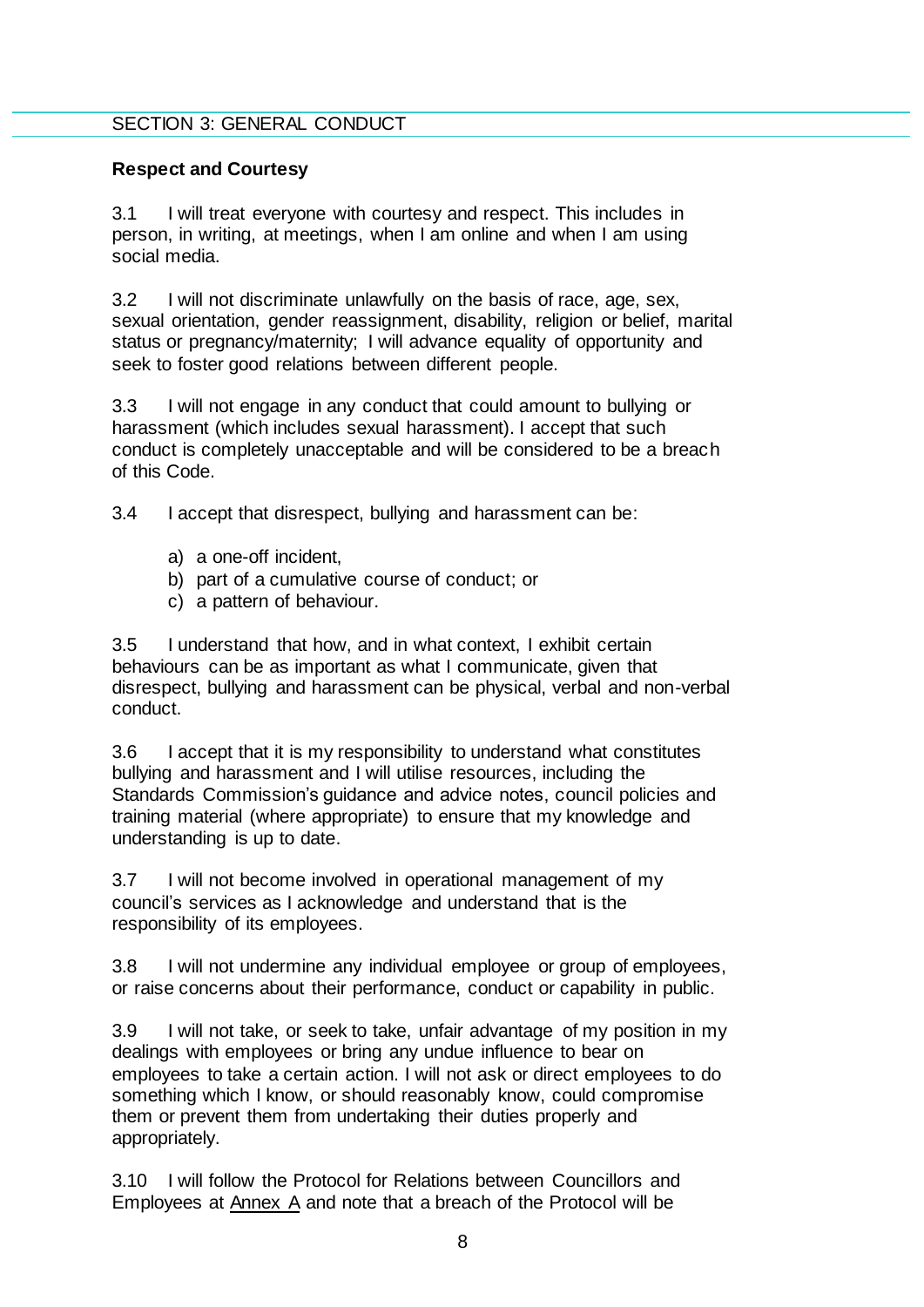considered a breach of this Code. I will also comply with any internal protocol the Council has on councillor / employee relations.

3.11 I will respect and comply with rulings from the chair or convener during meetings of:

- a) the Council, its committees or sub-committees; and
- b) any outside organisations that I have been appointed or nominated to by the Council or that I represent my council on.

# <span id="page-8-0"></span>**Remuneration, Allowances and Expenses**

3.12 I will comply with the rules, and my council's policies, on the payment of remuneration, allowances and expenses.

#### <span id="page-8-1"></span>**Gifts and Hospitality**

<span id="page-8-2"></span>3.13 I understand that I may be offered gifts (including money raised via crowdfunding or sponsorship), hospitality, material benefits or services ("gift or hospitality") that may be reasonably regarded by a member of the public with knowledge of the relevant facts as placing me under an improper obligation or being capable of influencing my judgement.

- 3.14 I will never **ask for** or **seek** any gift or hospitality.
- 3.15 I will refuse any gift or hospitality, unless it is:
	- a) a minor item or token of modest intrinsic value offered on an infrequent basis;
	- b) a civic gift being offered to the Council;
	- c) hospitality which would reasonably be associated with my duties as a councillor or as a member of an arm's length external organisation to which I have been appointed or nominated by my council ("ALEO"); or
	- d) hospitality which has been approved in advance by my council or the ALEO<sup>.</sup>

3.16 I will consider whether there could be a reasonable perception that any gift or hospitality received by a person or body connected to me could or would influence my judgement.

3.17 I will not allow the promise of money or other financial advantage to induce me to act improperly in my role as a councillor. I accept that the money or advantage (including any gift or hospitality) does not have to be given to me directly. The offer of monies or advantages to others, including community groups, may amount to bribery, if the intention is to induce me to improperly perform a function.

3.18 I will never accept any gift or hospitality from any individual or applicant who is awaiting a decision from, or seeking to do business with, my council.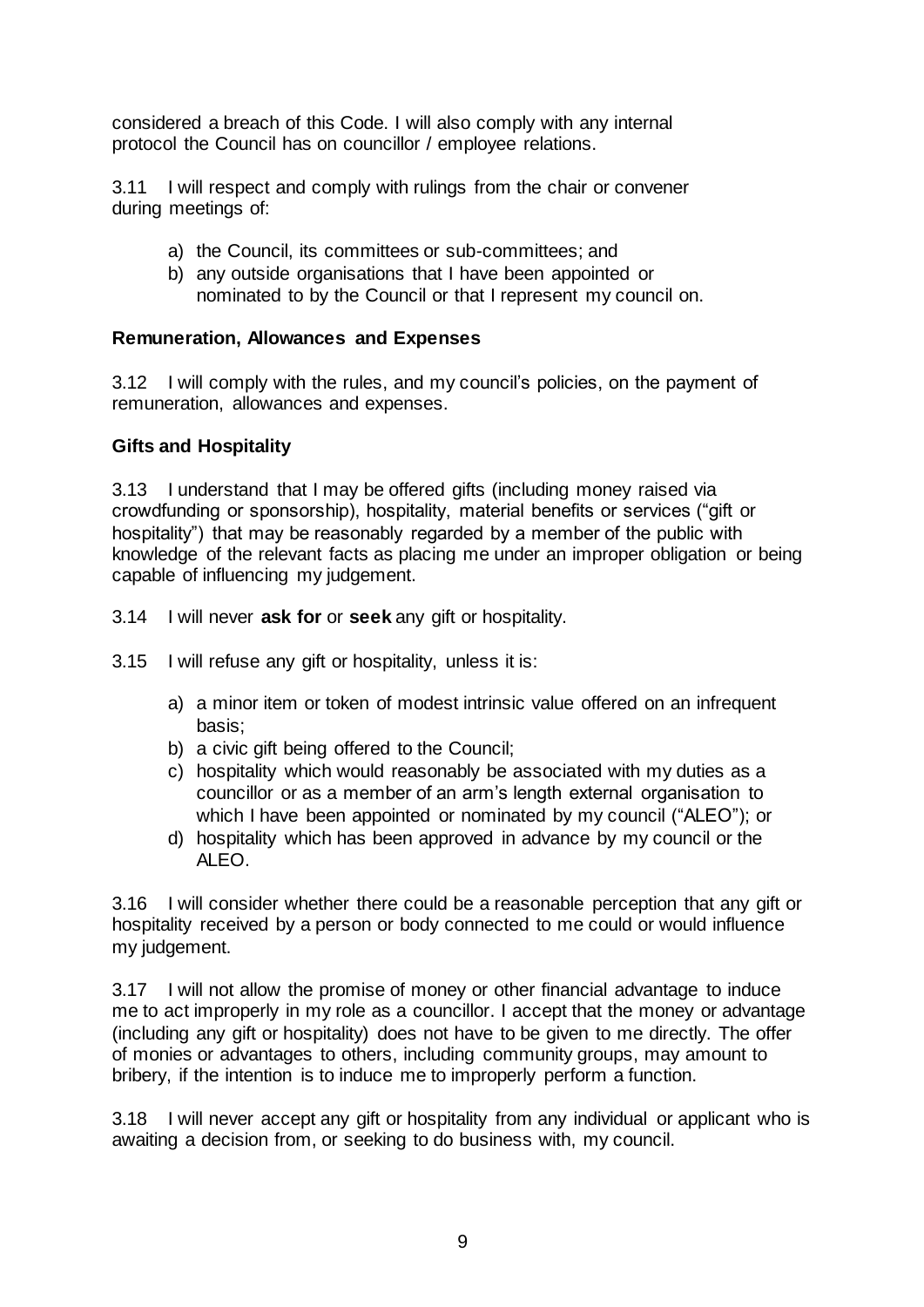3.19 If I consider that declining an offer of a gift would cause offence, I will accept it and hand it over to the Council at the earliest possible opportunity and ask for it to be registered.

3.20 I will promptly advise my council's Monitoring Officer if I am offered (but refuse) any gift or hospitality of any significant value and / or if I am offered any gift or hospitality from the same source on a repeated basis, so that my council can monitor this.

# <span id="page-9-0"></span>**Confidentiality**

3.21 I will not disclose confidential information or information which should reasonably be regarded as being of a confidential or private nature, without the express consent of a person or body authorised to give such consent, or unless required to do so by law. I note that if I cannot obtain such express consent, I will assume it is not given.

3.22 I accept that confidential information can include discussions, documents, information which is not yet public or never intended to be public, and information deemed confidential by statute.

3.23 I will only use confidential information to undertake my duties as a councillor. I will not use it in any way for personal or party-political advantage or to discredit my council (even if my personal view is that the information should be publicly available).

#### <span id="page-9-1"></span>**Use of Council Resources**

3.24 I will only use council resources, including employee assistance, facilities, stationery and IT equipment, for carrying out council duties in accordance with all my council's relevant policies.

3.25 I will not use, or in any way enable others to use, council resources:

- a) imprudently (without thinking about the implications or consequences);
- b) unlawfully;
- c) for any party political or campaigning activities or matters relating to these; or
- d) improperly.

#### <span id="page-9-2"></span>**Dealings with my council and Preferential Treatment**

3.26 I will not use, or attempt to use, my position or influence as a councillor to:

- a) improperly confer on or secure for myself, or others, an advantage;
- b) avoid a disadvantage for myself, or create a disadvantage for others; or
- c) improperly seek preferential treatment or access for myself or others.

3.27 I will avoid any action which could lead members of the public to believe that preferential treatment or access is being sought.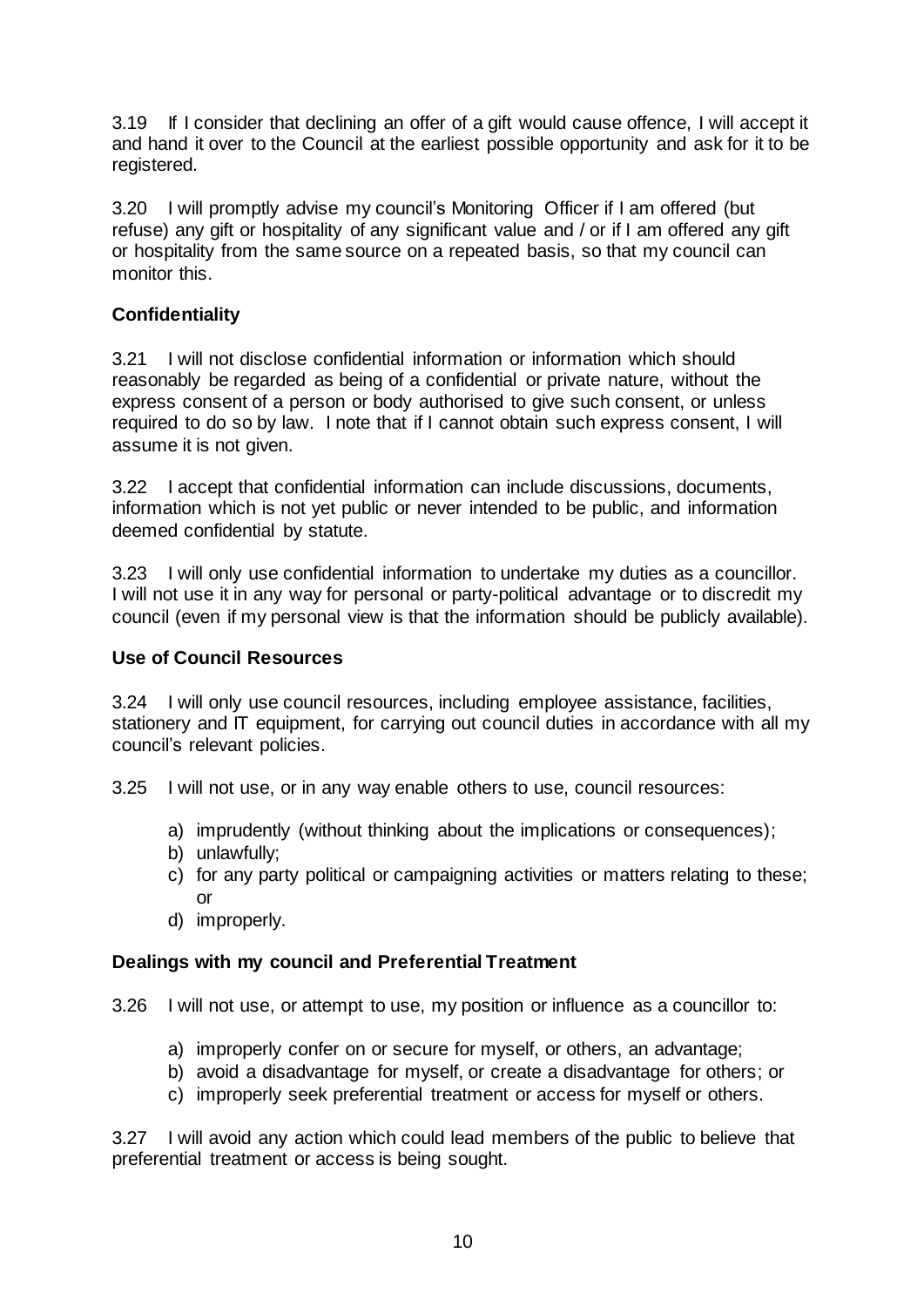3.28 I will advise employees of any connection, as defined at [Section 5,](#page-14-0) I may have to a matter, when seeking information or advice or responding to a request for information or advice from them.

3.29 I will not participate in certain decisions concerning Council Tax if I am in arrears of two months or more in respect of the payment of Council Tax.

# <span id="page-10-0"></span>**Appointments to Outside Organisations**

3.30 If I am appointed or nominated by the Council as a member of another body or organisation, I will abide by the rules of conduct and will act in the best interests of that body or organisation while acting as a member of it. I will also continue to observe the rules of this Code when carrying out the duties of that body or organisation.

3.31 I accept that if I am a director or trustee (or equivalent) of a company or a charity, as a nominee of my Council, I will be responsible for identifying, and taking advice on, any conflicts of interest that may arise between the company or charity and my council.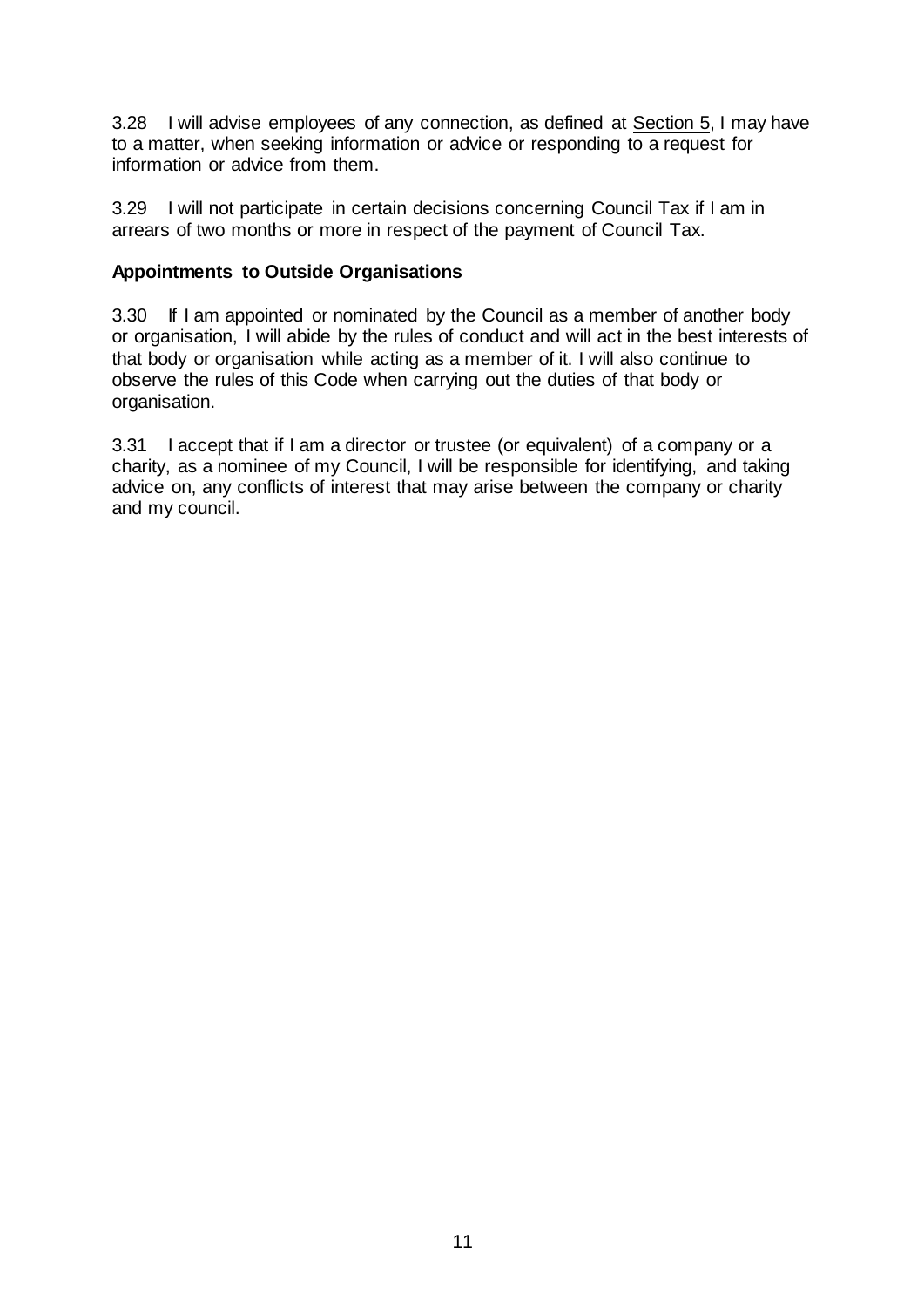# <span id="page-11-0"></span>SECTION 4: REGISTRATION OF INTERESTS

4.1 The following paragraphs set out what I have to register, when I am elected and whenever my circumstances change. The register will cover the period commencing from 12 months prior to, and including, my current term of office.

4.2 I understand that regulations made by the Scottish Ministers describe the detail and timescale for registering interests, including a requirement that a councillor must register their registrable interests within one month of becoming a councillor, and register any changes to those interests within one month of those changes having occurred.

4.3 The interests which I am required to register are those set out in the following paragraphs. Other than as required by paragraph [4.23,](#page-13-4) I understand it is not necessary to register the interests of my spouse or cohabitee.

# <span id="page-11-1"></span>**Category One: Remuneration**

4.4 I will register any work for which I receive, or expect to receive, payment or reward. I have a registrable interest where I receive remuneration by virtue of being:

- a) employed;
- <span id="page-11-2"></span>b) self-employed;
- c) the holder of an office;
- d) a director of an undertaking;
- e) a partner in a firm;
- f) appointed or nominated by my council to another body; or
- g) engaged in a trade, profession or vocation, or any other work.

4.5 I do not have to register any sums I receive in expenses, allowances or remuneration from my council for work I undertake in my capacity as a councillor.

4.6 I understand that if a position is not remunerated it does not need to be registered under this category. However, unremunerated directorships may need to be registered under Category Two "Other Roles".

4.7 I must register any allowances I receive in relation to membership of any organisation under Category One.

4.8 When registering employment as an employee, I must give the full name of my employer, the nature of its business and the nature of the post I hold in the organisation.

4.9 When registering remuneration from the categories listed in paragraph [4.4 \(b\)](#page-11-2)  [to \(g\)](#page-11-2) above, I must provide the full name and give details of the nature of the business, organisation, undertaking, partnership or other body, as appropriate.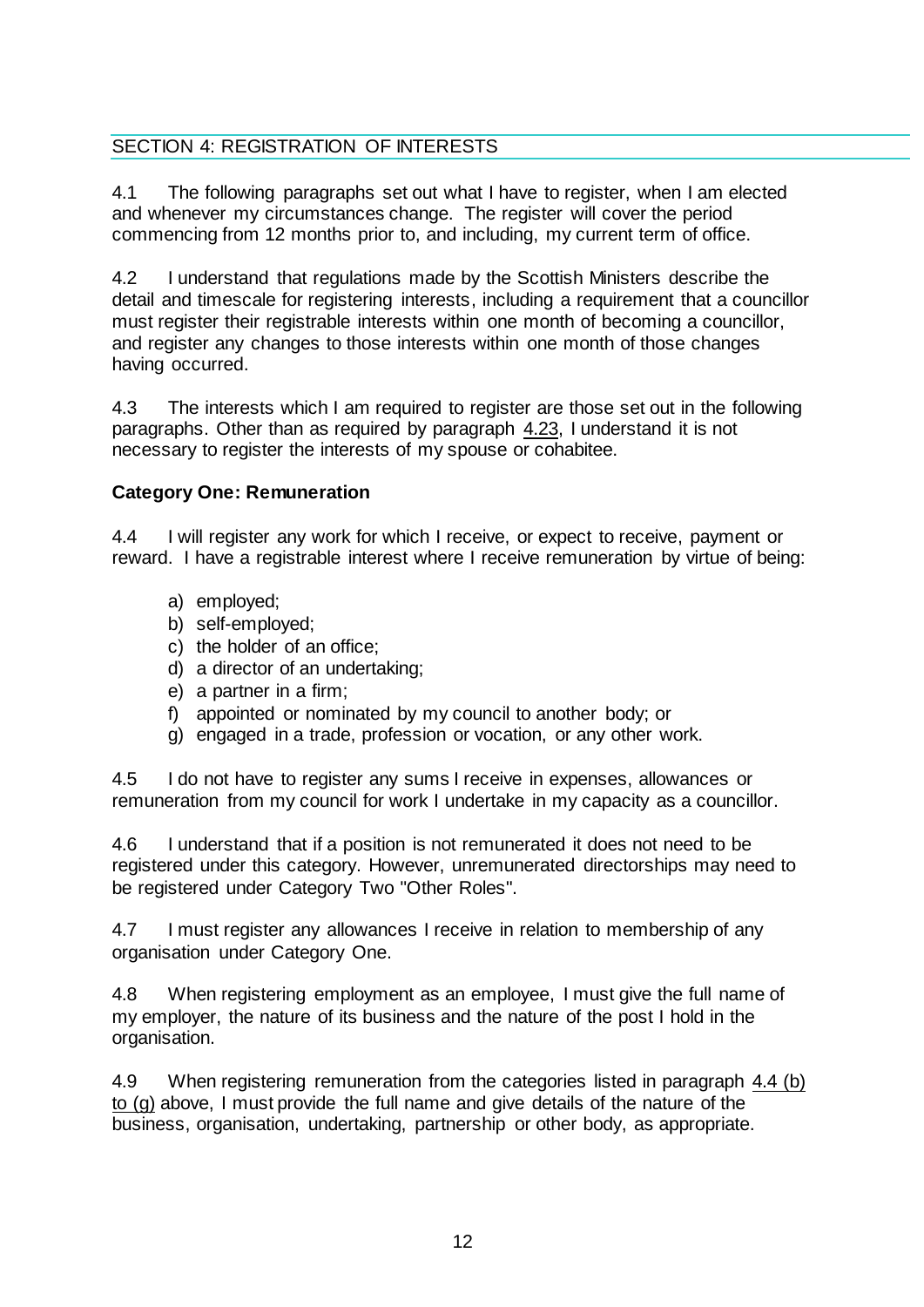4.10 Where I otherwise undertake a trade, profession or vocation, or any other work, I must include information about the nature of the work and how often it is undertaken.

4.11 When registering a directorship, I must provide the registered name and registered number of the undertaking in which the directorship is held and provide information about the nature of its business.

4.12 I understand that registration of a pension is not required as this falls outside the scope of the category.

# <span id="page-12-0"></span>**Category Two: Other Roles**

4.13 I will register any unremunerated directorships where the body in question is a subsidiary or parent company of an undertaking in which I hold a remunerated directorship.

4.14 I will register the registered name and registered number of the subsidiary or parent company or other undertaking and the nature of its business, and its relationship to the company or other undertaking in which I am a director and for which I receive remuneration.

# <span id="page-12-1"></span>**Category Three: Contracts**

4.15 I have a registrable interest where I (or a firm in which I am a partner, or an undertaking in which I am a director or in which I have shares of a value as described in paragraph [4.20](#page-13-5) below) have made a contract with my council:

- a) under which goods or services are to be provided, or works are to be executed; and
- b) which has not been fully discharged.

4.16 I will register a description of the contract, including its duration, but excluding the value.

#### <span id="page-12-2"></span>**Category Four: Election Expenses**

4.17 I will register any single donation of more than £50, or any donations from the same source that together amount to more than £50, towards election expenses received by me, or on my behalf within the period commencing from 12 months prior to, and including, my current term of office.

# <span id="page-12-3"></span>**Category Five: Houses, Land and Buildings**

4.18 I have a registrable interest where I own or have any other right or interest in houses, land and buildings in Scotland, such as being an owner or a tenant, including a council tenant.

4.19 I understand I am only required to provide details of the council ward in which the property is located for the publicly available Register of Interests. I will, however,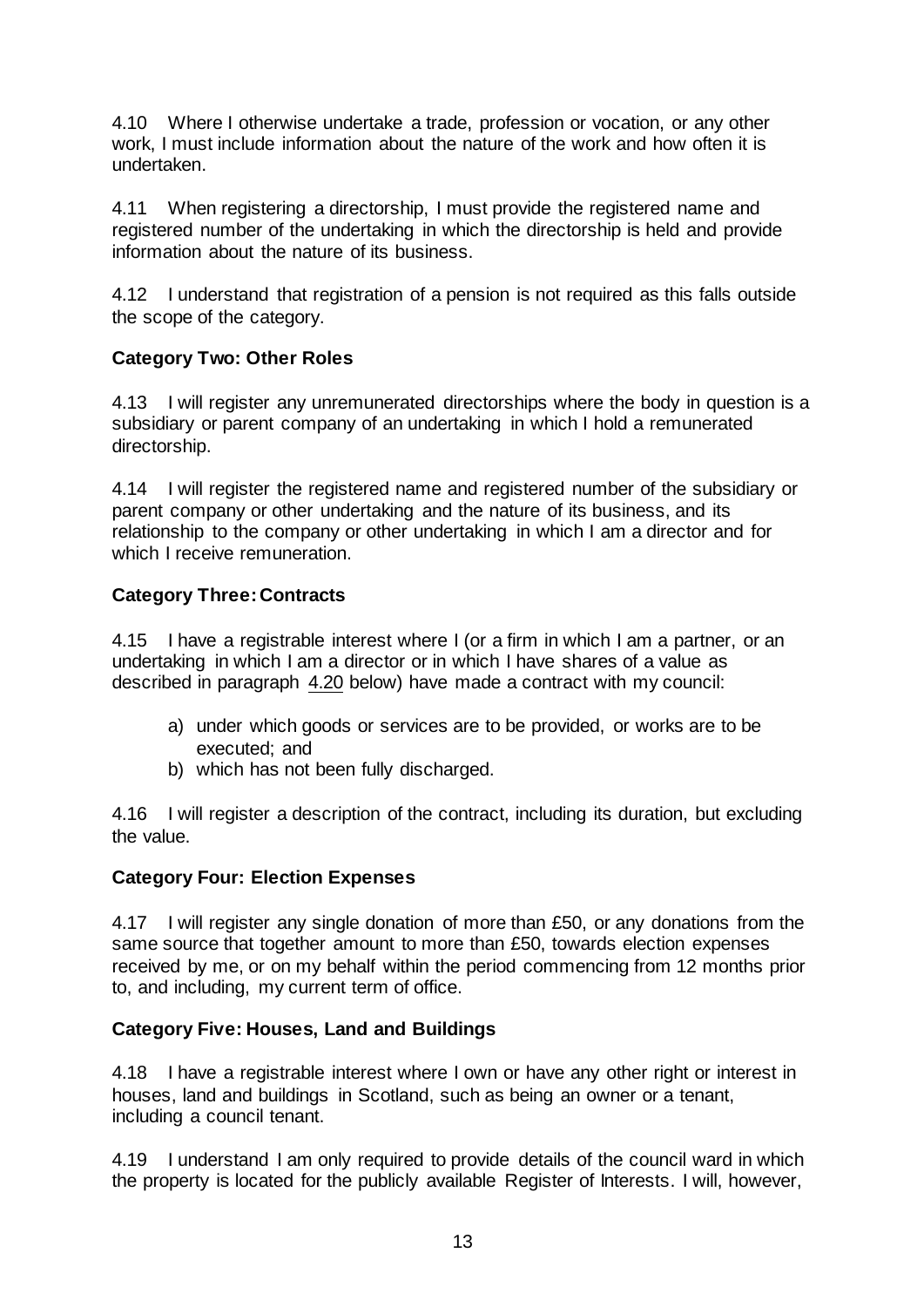provide the full address of the property to my council's Monitoring Officer (or their nominee), but understand this will be kept confidential.

# <span id="page-13-0"></span>**Category Six: Interest in Shares and Securities**

- <span id="page-13-5"></span><span id="page-13-1"></span>4.20 I have a registrable interest where:
	- a) I own or have an interest in more than 1% of the issued share capital of the company or body; or
	- b) Where, at the relevant date, the market value of any shares and securities (in any one specific company or body) that I own or have an interest in is greater than £25,000.

# **Category Seven: Gifts and Hospitality**

4.21 I understand the requirements of paragraphs 3.13 [to 3.20](#page-8-2) regarding gifts and hospitality. As I will not accept any gifts or hospitality, other than under the limited circumstances allowed, I understand there is no longer the need to register any.

# <span id="page-13-2"></span>**Category Eight: Non-Financial Interests**

4.22 I may also have other interests and I understand it is equally important that relevant interests such as membership or holding office in public bodies, companies, clubs, societies and organisations such as trades unions and voluntary organisations, are registered and described. In this context, I understand nonfinancial interests are those which members of the public with knowledge of the relevant facts might reasonably think could influence my actions, speeches, votes or decision-making in my council (this includes its Committees and memberships of other organisations to which I have been appointed or nominated by my council).

# <span id="page-13-3"></span>**Category Nine: Close Family Members**

<span id="page-13-4"></span>4.23 I will register the interests of any close family member who has transactions with my Council or is likely to have transactions or do business with it.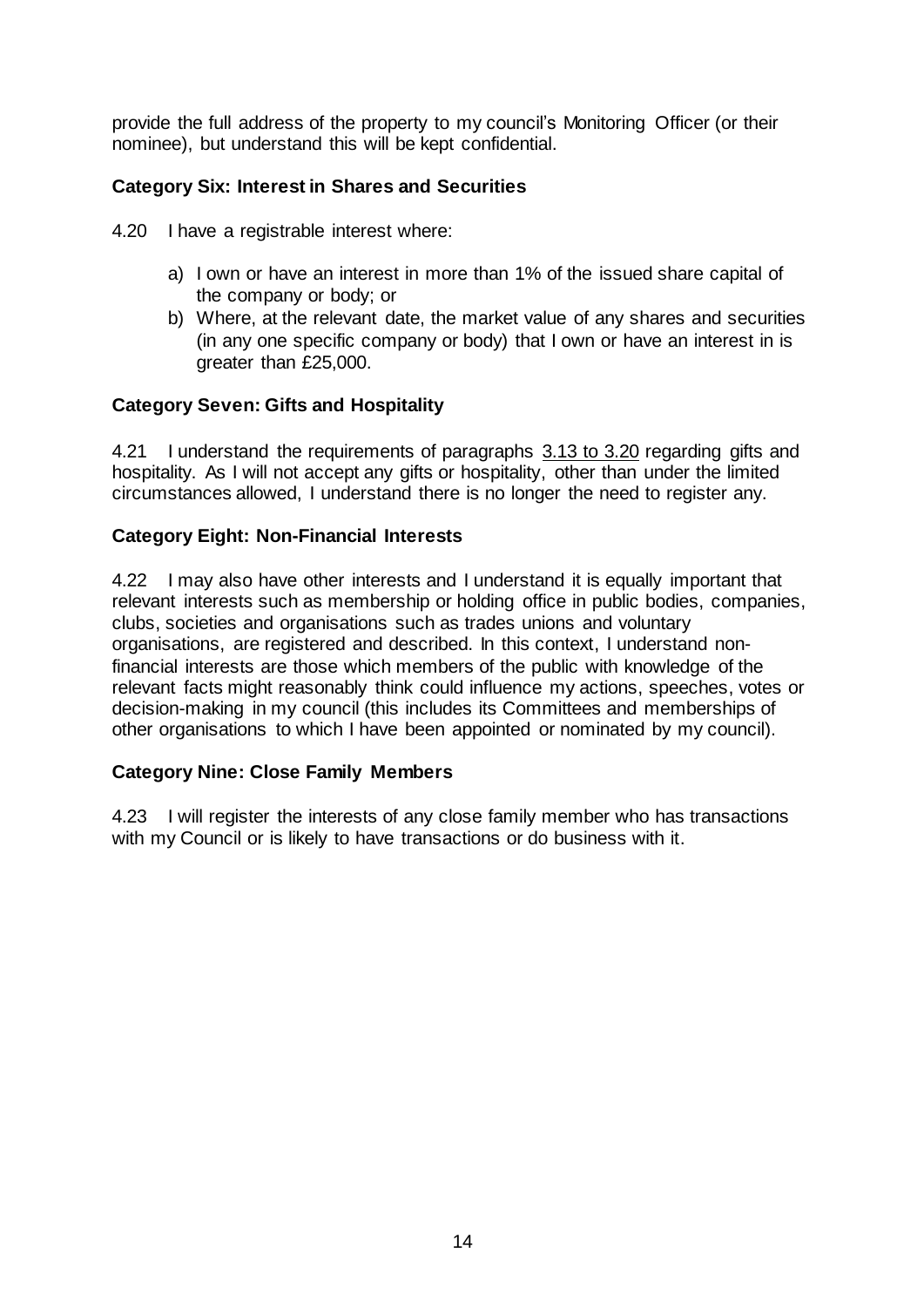# <span id="page-14-0"></span>SECTION 5: DECLARATION OF INTERESTS

#### <span id="page-14-1"></span>**Stage 1: Connection**

5.1 For each particular matter I am involved in as a councillor, I will first consider whether I have a connection to that matter.

5.2 I understand that a connection is any link between the matter being considered and me, or a person or body I am associated with. This could be a family relationship or a social or professional contact.

- 5.3 A connection includes anything that I have registered as an interest.
- 5.4 A connection does not include:
	- a) being a Council Tax or rate payer or a council house tenant or in general when services delivered to members of the public are being considered, including the setting of budgets, taxes and rates and fixing of council house rents;
	- b) being a councillor when councillors' remuneration, allowances, expenses, support services or pensions are being considered; or
	- c) being a member of an outside body to which I have been appointed or nominated by my council as a councillor representative unless:
		- (1) the matter being considered by my council is quasi-judicial or regulatory; or
		- (2) I have a personal conflict by reason of my actions, my connections or my legal obligations.

#### <span id="page-14-2"></span>**Stage 2: Interest**

5.5 I understand my connection is an interest that requires to be declared where the objective test is met – that is where a member of the public with knowledge of the relevant facts would reasonably regard my connection to a particular matter as being so significant that it would be considered as being likely to influence the discussion or decision-making.

#### <span id="page-14-3"></span>**Stage 3: Participation**

5.6 I will declare my interest as early as possible in meetings. I will not remain in the meeting nor participate in any way in those parts of meetings where I have declared an interest.

5.7 I will consider whether it is appropriate for transparency reasons to state publicly where I have a connection, which I do not consider amounts to an interest.

5.8 I note that I can apply to the Standards Commission and ask it to grant a dispensation to allow me to take part in the discussion and decision-making on a matter where I would otherwise have to declare an interest and withdraw (as a result of having a connection to the matter that would fall within the objective test). I note that such an application must be made in advance of any meetings where the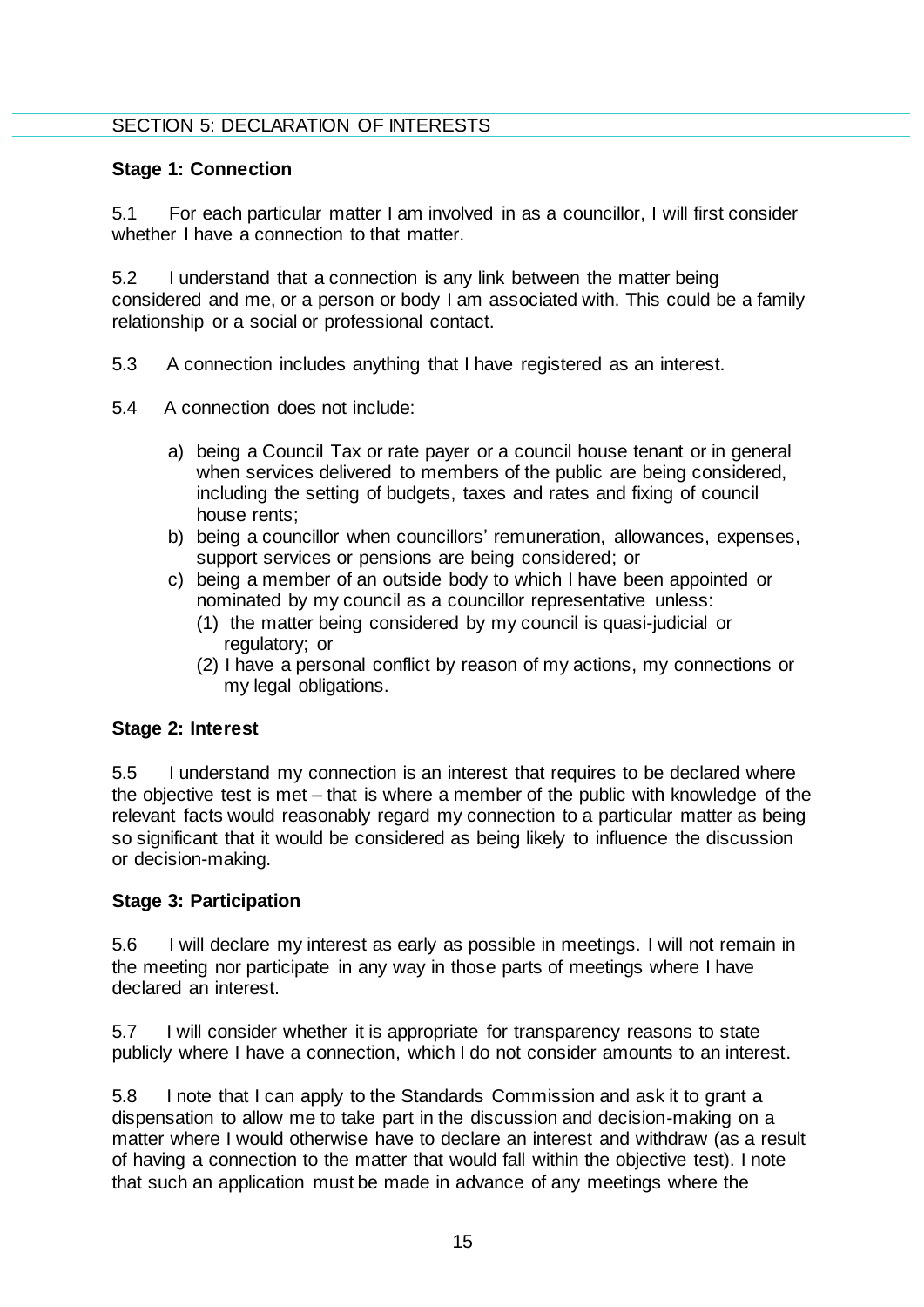dispensation is sought and that I cannot take part in any discussion or decisionmaking on the matter in question unless, and until, the application is granted.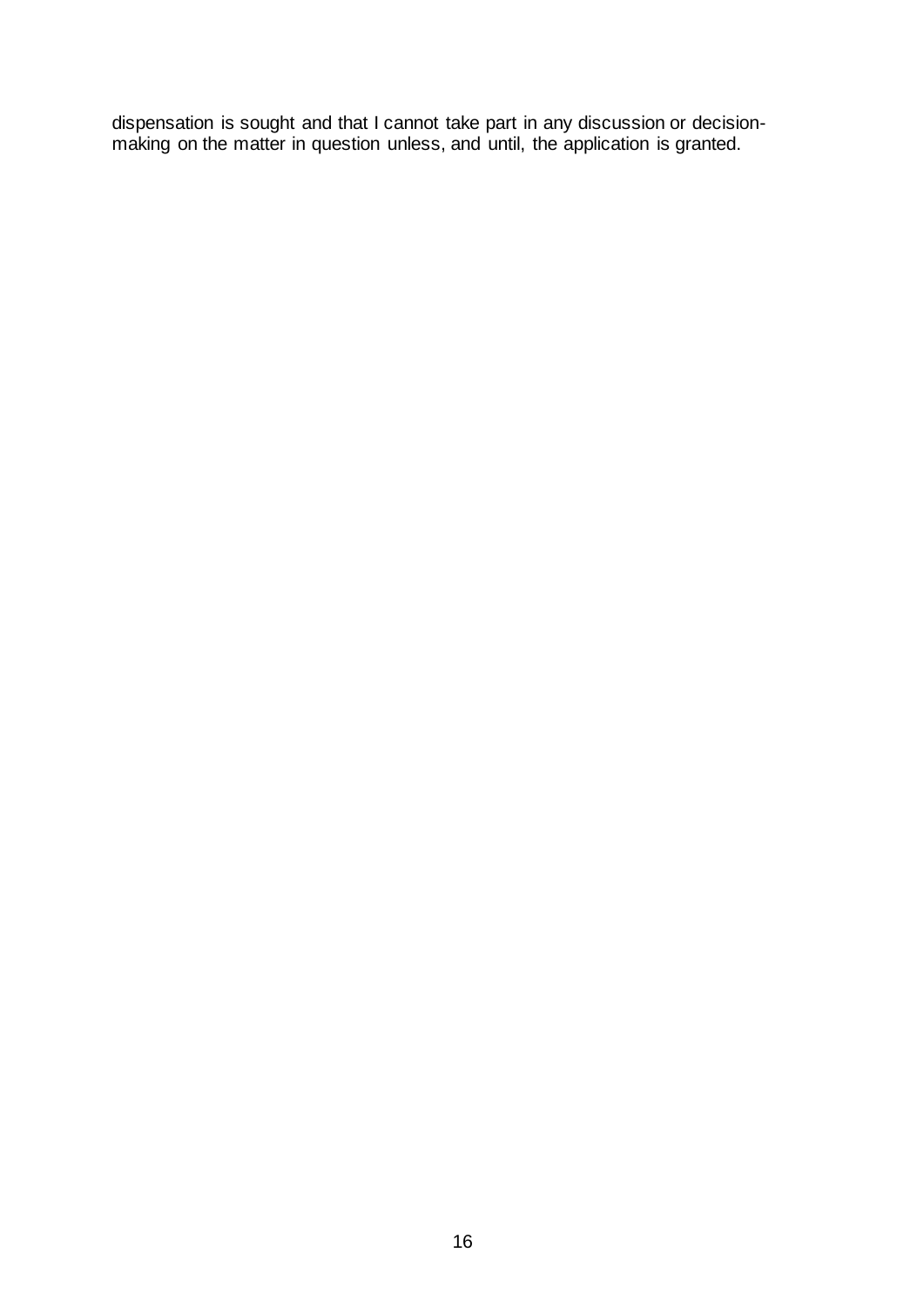### <span id="page-16-0"></span>SECTION 6: LOBBYING AND ACCESS

6.1 I understand that a wide range of people will seek access to me as a councillor and will try to lobby me, including individuals, organisations, companies and developers. I must distinguish between:

- a) my representative role in dealing with constituent enquiries;
- b) any community engagement where I am working with individuals and organisations to encourage their participation and involvement; and
- c) lobbying, which is where I am approached by any individual or organisation who is seeking to influence me for financial gain or advantage, particularly those who are seeking to do business with my council (for example contracts/procurement) or who are applying for a consent from my council.

#### <span id="page-16-1"></span>**Constituent enquiries**

6.2 I will comply with data protection legislation, which includes keeping the personal information of any constituent secure and only, in general, using it for the purpose of assisting with the enquiry. I will seek the constituent's consent in advance if I am in a multi-member ward and feel it is more appropriate for another councillor to handle the enquiry. I note that there may be circumstances in which it is best not to respond to a constituent, and that I am not obliged by the Code to respond to every contact.

#### <span id="page-16-2"></span>**Community engagement**

6.3 I will undertake such work in an open and transparent manner. I will not express an opinion on a quasi-judicial or regulatory application that I might later be asked to determine. I accept that if I do express such an opinion, I will have to declare an interest and will not be able to take part in the decision-making.

#### <span id="page-16-3"></span>**Lobbying**

6.4 In deciding whether, and if so how, to respond to such lobbying, I will always have regard to the objective test, which is whether a member of the public, with knowledge of the relevant facts, would reasonably regard my conduct as being likely to influence my, or my council's, decisions.

# <span id="page-16-4"></span>**Lobbying in Quasi-judicial or Regulatory Matters**

6.5 If I am approached directly by an individual or organisation who is seeking to do business with my council or who is involved in a quasi-judicial or regulatory matter (such as an applicant or an objector),

#### I WILL:

- a) have regard to [Section 7](#page-18-0) of this Code;
- b) advise that individual or organisation that I cannot formulate an opinion or support their position if I am going to take part in the decision-making on the matter; and
- c) direct any representations I receive to the appropriate council employee or department.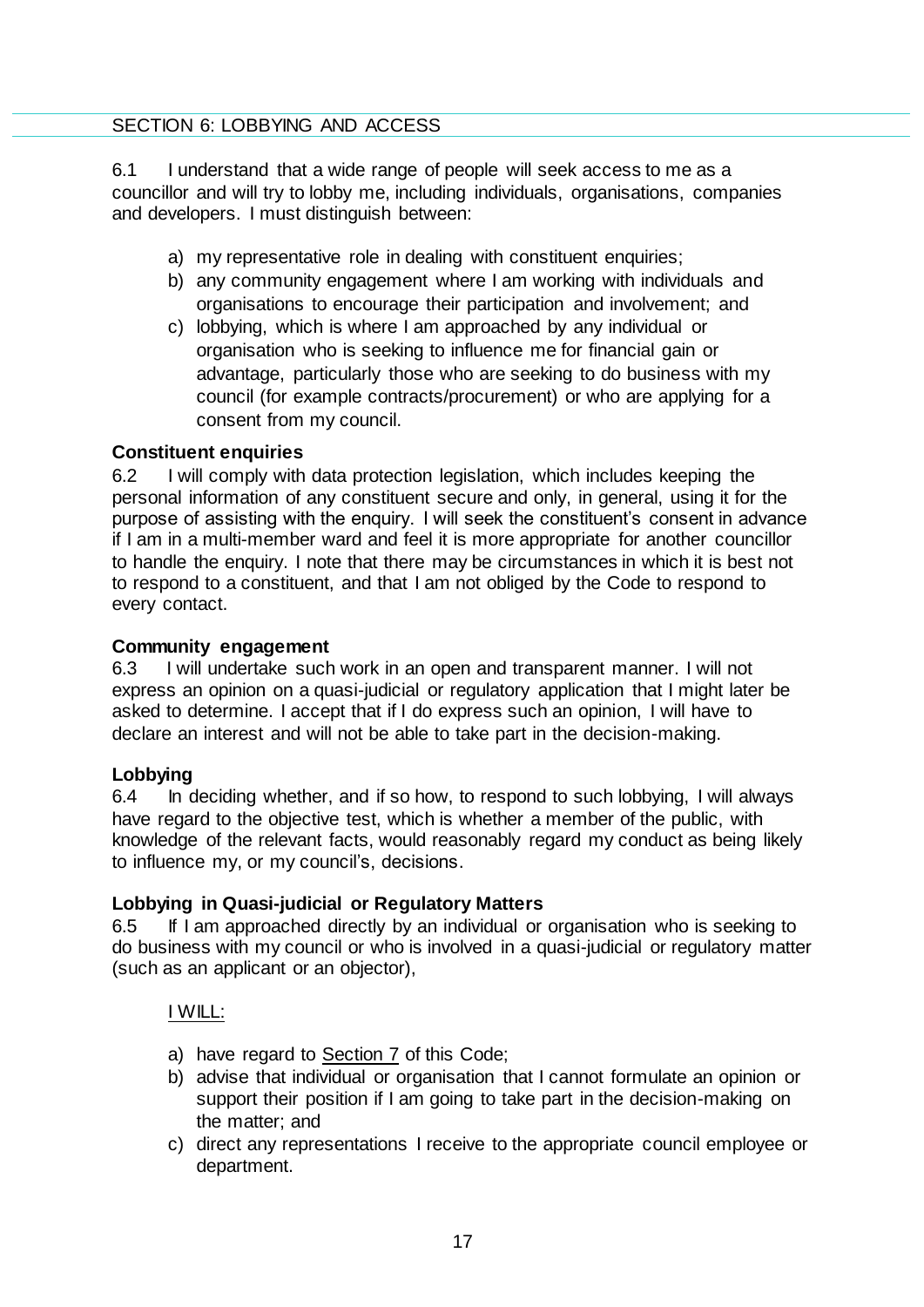#### I WILL NOT:

- d) lobby or otherwise exert pressure or influence on employees, other councillors, or members of a quasi-judicial or regulatory committee, to recommend or make a specific decision in respect of a quasi-judicial or regulatory matter. I understand that I am entitled to seek information from employees but that I must not lobby them, to either make or recommend a particular decision.
- e) use political group meetings to decide how I and other councillors should vote on such matters or on individual staffing issues, such as the appointment or discipline of an employee.
- f) comply with political group decisions on such matters if these differ from my own views.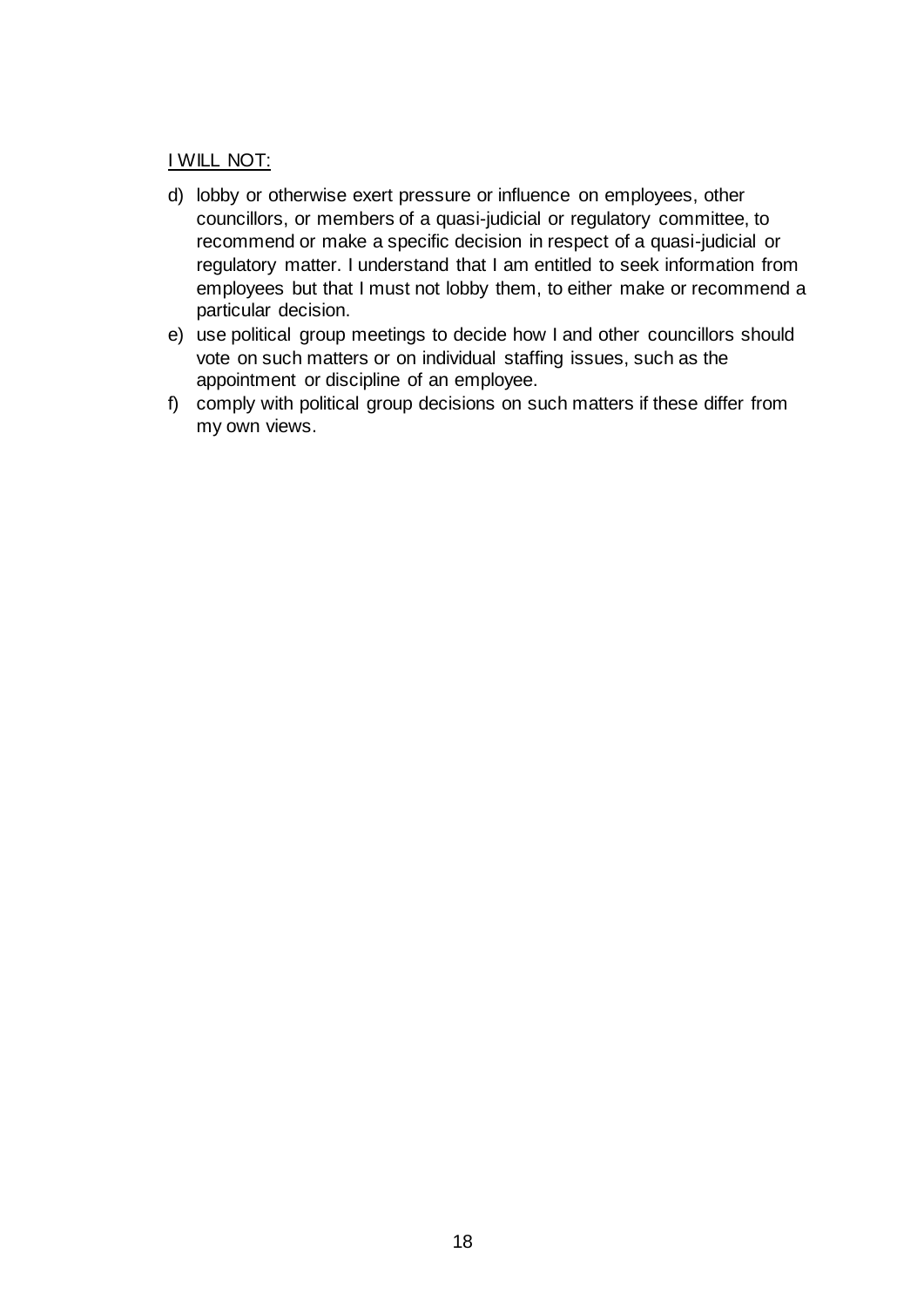#### <span id="page-18-1"></span><span id="page-18-0"></span>**Introduction**

7.1 I need to be especially vigilant when I am making a decision on a quasijudicial or regulatory application. For these applications, I need to ensure there is a proper and fair hearing of the application and I must avoid any impression of bias in the whole decision-making process.

7.2 I will deal with many types of quasi-judicial or regulatory applications. Depending on the type of application that is made, there will be often be a formal, statutory decision-making process for its consideration and outcome. There may also be formal legal routes to challenge decisions made on these applications and for this reason I must be aware that my own personal responsibility to ensure a proper and fair hearing has wider consequences for my council's reputation and financial liabilities in the event of any challenge.

- 7.3 Quasi-judicial or regulatory decisions typically involve:
	- a) Planning or other applications in terms of planning legislation;
	- b) Applications for alcohol licensing matters;
	- c) Applications for betting and gaming premises;
	- d) Applications for taxi licences and all other forms of civic licensing;
	- e) Actions where my council is involved in any form of statutory enforcement procedure;
	- f) Any actions where my council is an employer and is involved in any disciplinary issues that I may have a remit to deal with;
	- g) Any procedures for statutory approval or consent involving my council and where I have a remit to deal with the matter;
	- h) Any appeal procedure where my council has a role and where I am expected to adjudicate on applications, for example an Education Appeals Committee for school placements or school exclusions.

The above list is provided to me only for guidance and is not exhaustive. If I have any doubt as to whether or not my involvement involves a quasi-judicial or regulatory matter I will seek the advice of my council's Monitoring Officer.

#### <span id="page-18-2"></span>**Quasi-Judicial and Regulatory Matters**

7.4 In dealing with these applications,

#### I WILL:

- a) throughout my involvement with the entire application process act fairly and be seen to act fairly;
- b) declare interests where required in terms of [Section 5](#page-14-0) of this Code and leave the meeting until the matter has been determined;
- c) deal fairly and impartially with all parties involved in the application;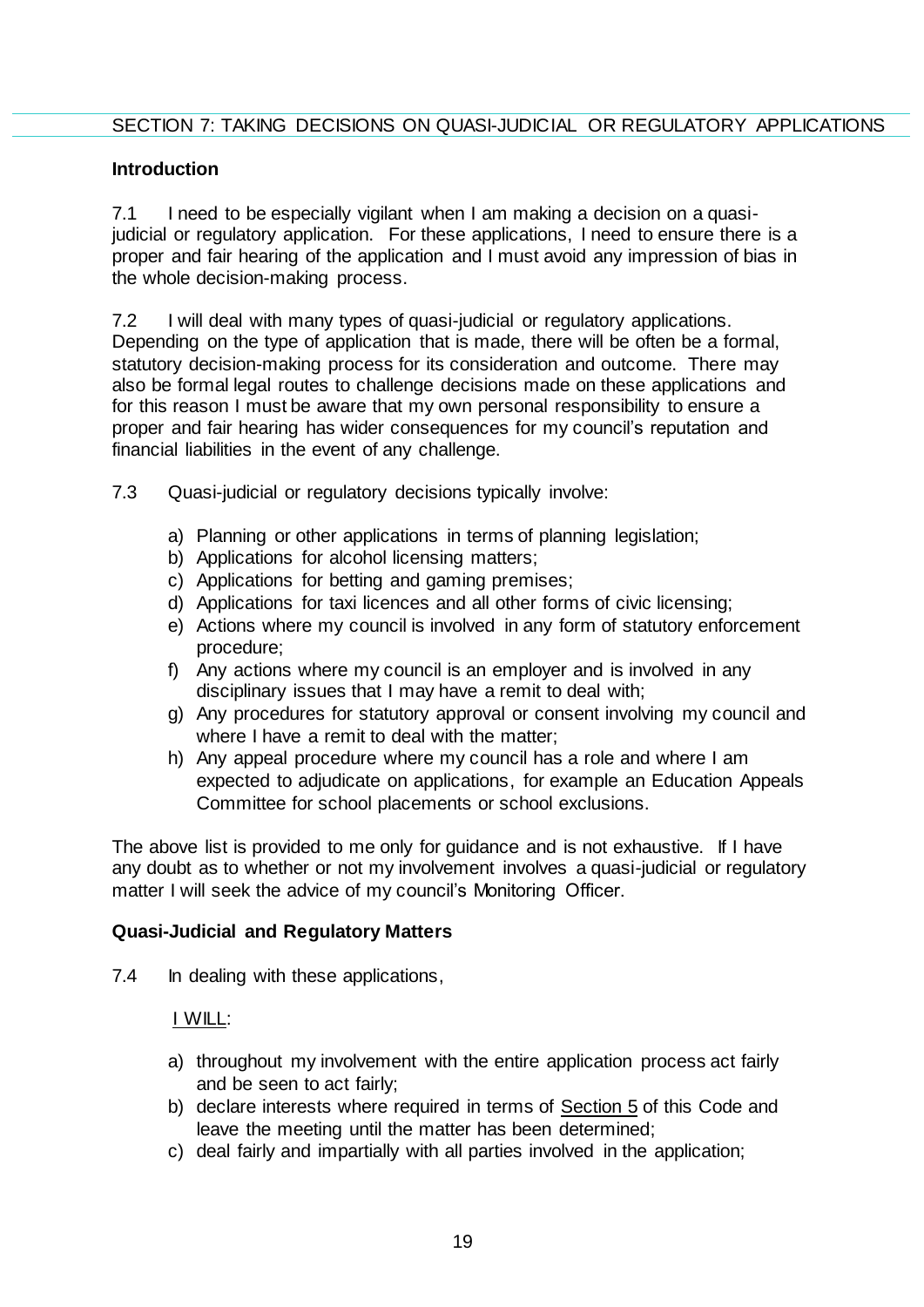- d) tell those who may be seeking to influence me out with the proper decision-making process that I will not formulate an opinion on any particular application until all information is available to all decision-makers and has been duly considered at the relevant meeting;
- e) take into account professional advice given to me by council employees; and
- f) seek advice from the relevant council employee if I am in doubt as to any material or relevant considerations.
- 7.5 In dealing with such applications,

# I WILL NOT:

- a) pre-judge or demonstrate bias or be seen to pre-judge or demonstrate bias;
- b) indicate or imply support for or opposition to an application nor indicate my voting intention prior to the appropriate meeting where the application will be considered;
- c) in advance of the decision-making meeting, attempt to influence employees to adopt a particular position as that would imply that I am prejudiced in my decision-making;
- d) lobby other councillors who may be dealing with the application;
- e) express any view on the application before the appropriate meeting where the application will be considered. If I do so I will not participate in any aspect of the decision-making nor vote on the application;
- f) formulate my conclusions on an application until all available information is to hand and has been duly considered by me at the meeting where the application will be considered;
- g) express any indicative or provisional views in the course of my involvement in any aspect of the application; or
- h) otherwise act improperly or do anything which could reasonably create a perception that I have acted improperly.

# <span id="page-19-0"></span>**Policy and Strategy**

7.6 My role in policy and strategic issues may have a very wide relevance to my council area. For example, I have a key role in establishing policies for the benefit of my council's area and I am fully entitled to express my genuinely held views or to advocate proposals for the adoption of key guidance. It is entirely appropriate that I can express my views on matters of such general importance to my council area.

7.7 When I am being asked to develop a policy and set a strategy that forms the framework under which individual applications may subsequently be decided, I understand that I can discuss or debate these items of policy or strategy. However, I will only take into account material considerations affecting the policy or strategic issue and will have regard to the requirement for the adoption of the policy or strategy to be based on facts and evidence.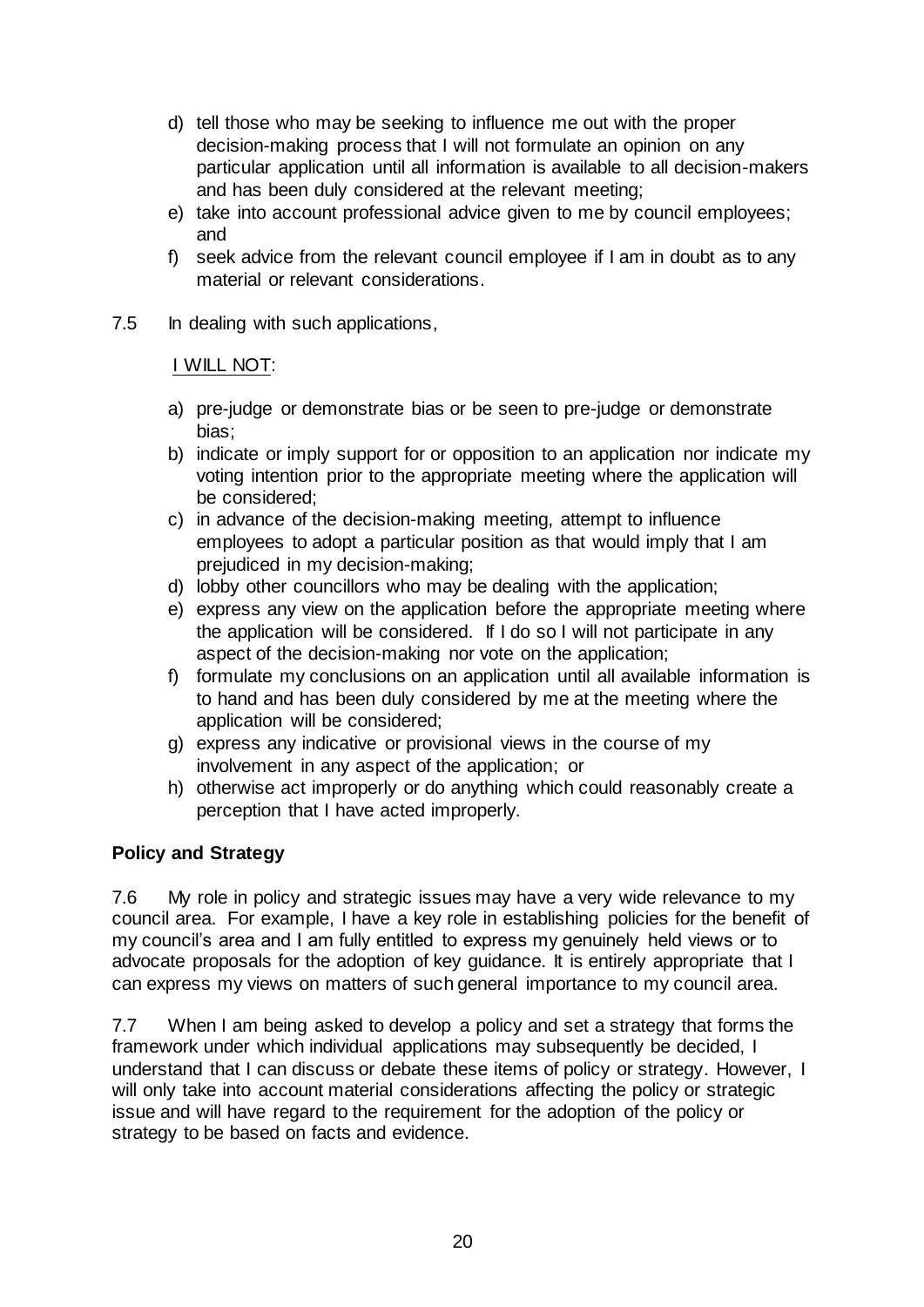7.8 For policy and strategic issues under which individual applications may subsequently be decided,

I WILL:

- a) be able to express my views;
- b) be able to advocate proposals that I consider to be of benefit to my council area;
- c) have regard to the evidence-base behind the formulation of the policy or strategy in question.

# I WILL NOT:

- d) do anything or be motivated to do anything that is connected or linked in any way with my personal involvement in a policy or strategic issue;
- e) express any view that suggests I have a closed mind on the policy or strategic issue regardless of any material considerations affecting that issue.

#### <span id="page-20-0"></span>**Representation**

7.9 If I intend to be involved in the decision-making for any quasi-judicial or regulatory application,

I WILL NOT:

- a) organise support for or opposition to the application in any way;
- b) represent or appear to represent individuals or groups who are seeking to make representations for or against an application; or
- c) compromise myself or my Council by creating a perception of a conflict of interest.

7.10 In circumstances where I am a member of a Committee as a decision-maker but have been involved in organising support for or opposition to an application,

#### I WILL:

- a) declare an interest in the matter, and
- b) withdraw from the meeting without participating in the consideration of the matter.

7.11 In circumstances where I am a member of a Committee as a decision-maker but wish to represent individuals or groups who are seeking to make representations for or against an application,

#### I WILL:

a) follow procedures agreed by my council which afford equal opportunity to any parties wishing to make representations to do so;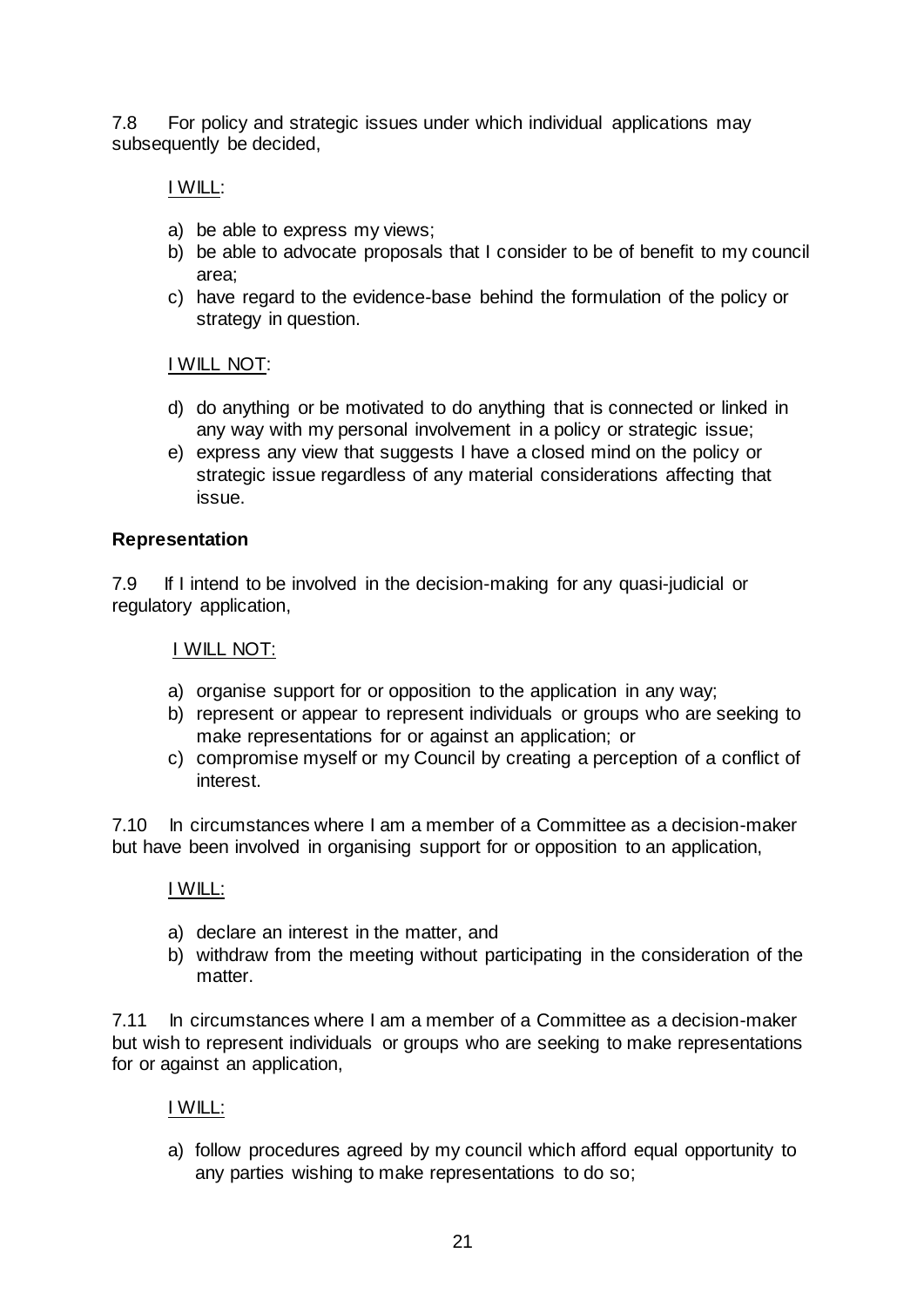- b) declare an interest in the matter; and
- c) only remain in the meeting, while that item is being discussed, for the purposes of acting as the representative of the individual or group throughout the duration of their participation.

# I WILL NOT:

- d) participate or attempt to participate as a decision-maker in that application;
- e) attempt to influence employees to adopt any particular position relative to the matter; or
- f) lobby other councillors who may be involved in the decision-making process.

7.12 In circumstances where I am **not** a member of any Committee which is making a decision on an application, but wish to represent individuals or groups who are seeking to make representations for or against it,

#### I WILL:

- a) follow procedures agreed by my council which afford equal opportunity to any parties wishing to make representations to do so; and
- b) only remain in the meeting for that item for the purposes of acting as the representative of the individual or group throughout the duration of their participation.

#### I WILL NOT:

- c) participate or attempt to participate as a decision-maker in that application;
- d) attempt to influence employees to adopt any particular position relative to the matter; or
- e) lobby other councillors who may be involved in the decision-making process.

#### <span id="page-21-0"></span>**Site Visits**

7.13 In respect of any site visits that have been decided upon or agreed by the Committee as a stage in the consideration of the application,

#### I WILL:

- a) follow my council's procedures for such visits as set out by my council and that with regard to any legislative requirements or notes of guidance or practice;
- b) remember that such site visits are part of the decision-making process and as such are formal in nature and may have procedures as set out by my council.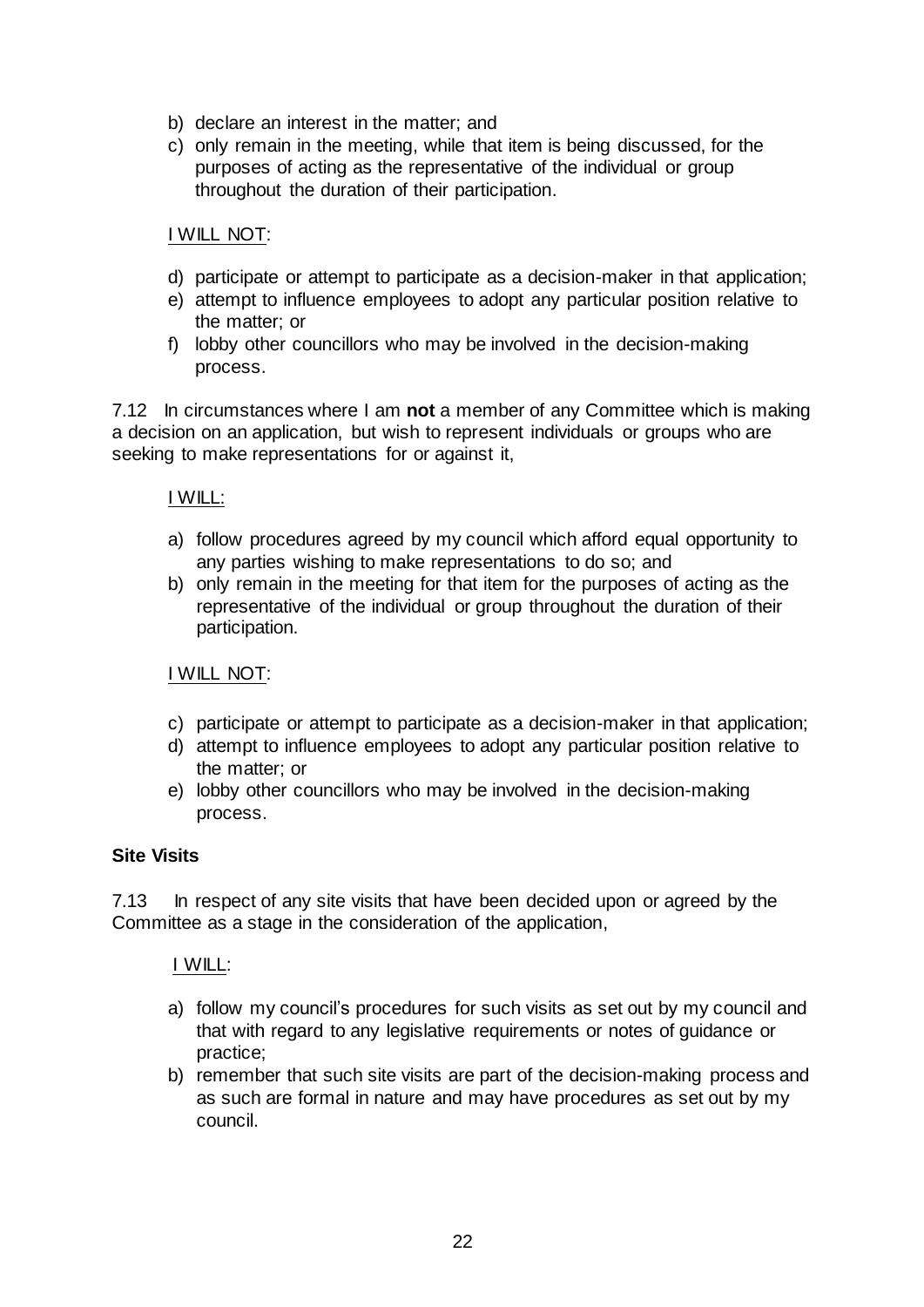# <span id="page-22-0"></span>**Enforcement**

7.14 In my role, I may become aware whether by complaint or by direct knowledge of the need for council intervention by way of appropriate enforcement action. In this event, I will refer the matter for investigation to the appropriate service of my council.

# I WILL ALSO:

- a) advise all subsequent enquirers to deal directly with the relevant employee of the Council department;
- b) be able to request factual information about the progress of the matter from the relevant employee.

# I WILL NOT:

- c) lobby for a particular outcome;
- d) get involved in the operational detail of any enforcement actions which are subsequently taken by my council.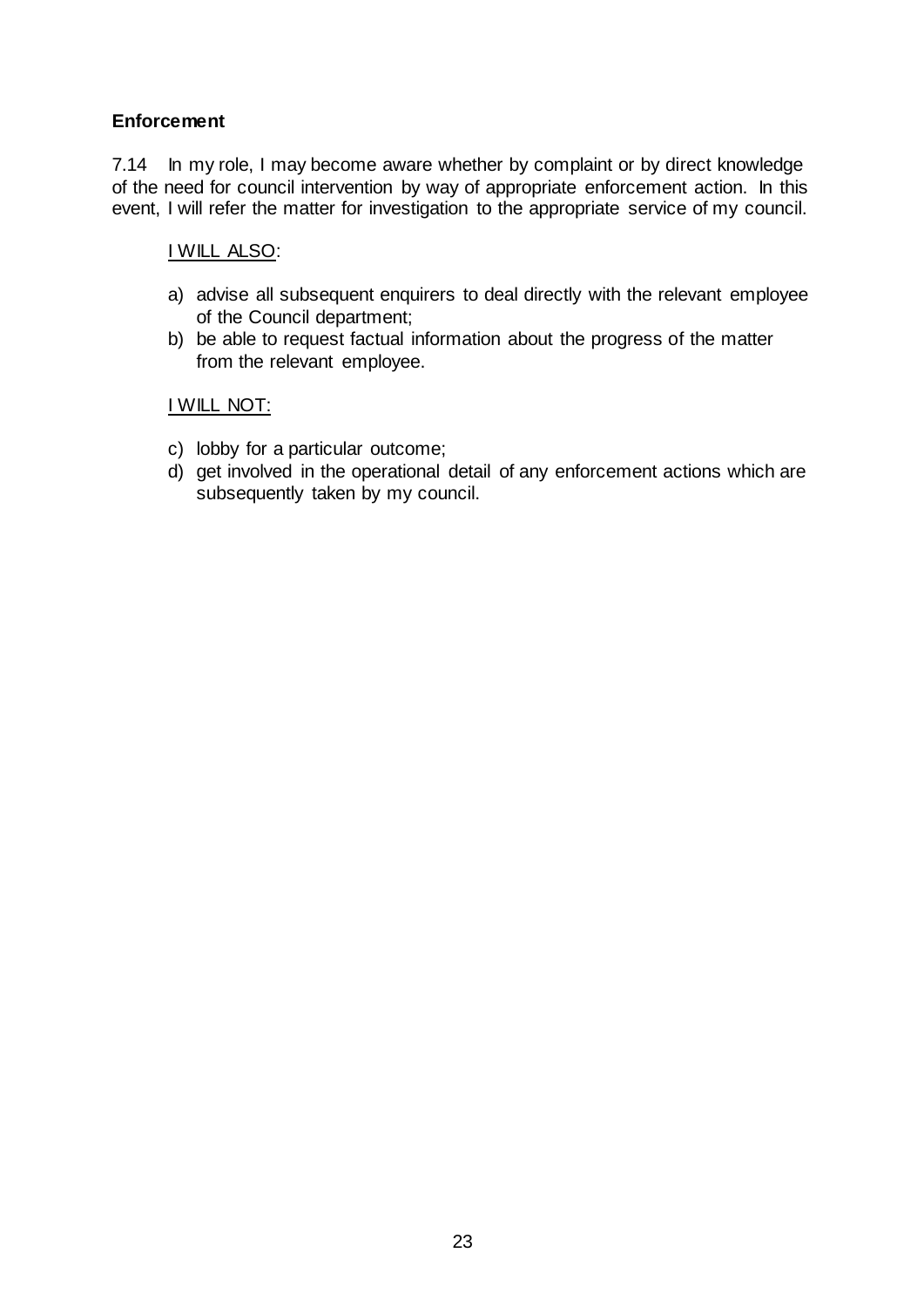# **ANNEX A**

#### <span id="page-23-0"></span>**PROTOCOL FOR RELATIONS BETWEEN COUNCILLORS AND EMPLOYEES**

#### **Definitions**

The reference to 'employees' below covers all employees and officers of councils and all officers and employees of any other body or organisation to which a councillor is appointed or nominated by the Council.

The reference to 'Convener' below covers all committee chairs and portfolio leads.

The reference to 'chief officers' covers all Chief Executives, Directors and Heads of Service.

The reference to 'committee' also covers all forms of executive and scrutiny operating models.

#### **Principles**

- 1. This protocol outlines the way in which councillors and employees should behave towards one another. It should be noted that while some scenarios are included, these are not exhaustive. The protocol should be treated, therefore, as applying in all situations where there is interaction between councillors and employees.
- 2. Councillors and employees should work in an atmosphere of mutual trust and respect, with neither party seeking to take unfair advantage of their position or influence.

#### **Roles**

- 3. Councillors are required to provide strategic leadership and oversight. This involves setting strategy and policy, scrutinising and making major, complex decisions that concern the Council as a whole. Councillors are not, however, responsible for operational management (being the planning, organising and execution involved in day to day activities) as this is the role of employees. Chief Executives and senior employees have ultimate responsibility to ensure that the Council meets its responsibilities.
- 4. Legally, employees are employed by the Council / other body and are accountable to it as an entity. Employees are responsible for serving the Council / other body as a whole, and not any particular political group, combination of groups or individual councillor. It is nevertheless appropriate for employees to be called upon to assist any political group in its deliberations or to help individual councillors fulfil their different roles (see the section on political groups below).

#### **Office bearers**

5. For the Council to perform effectively, it is important that there is a close professional working relationship between a committee convener and the director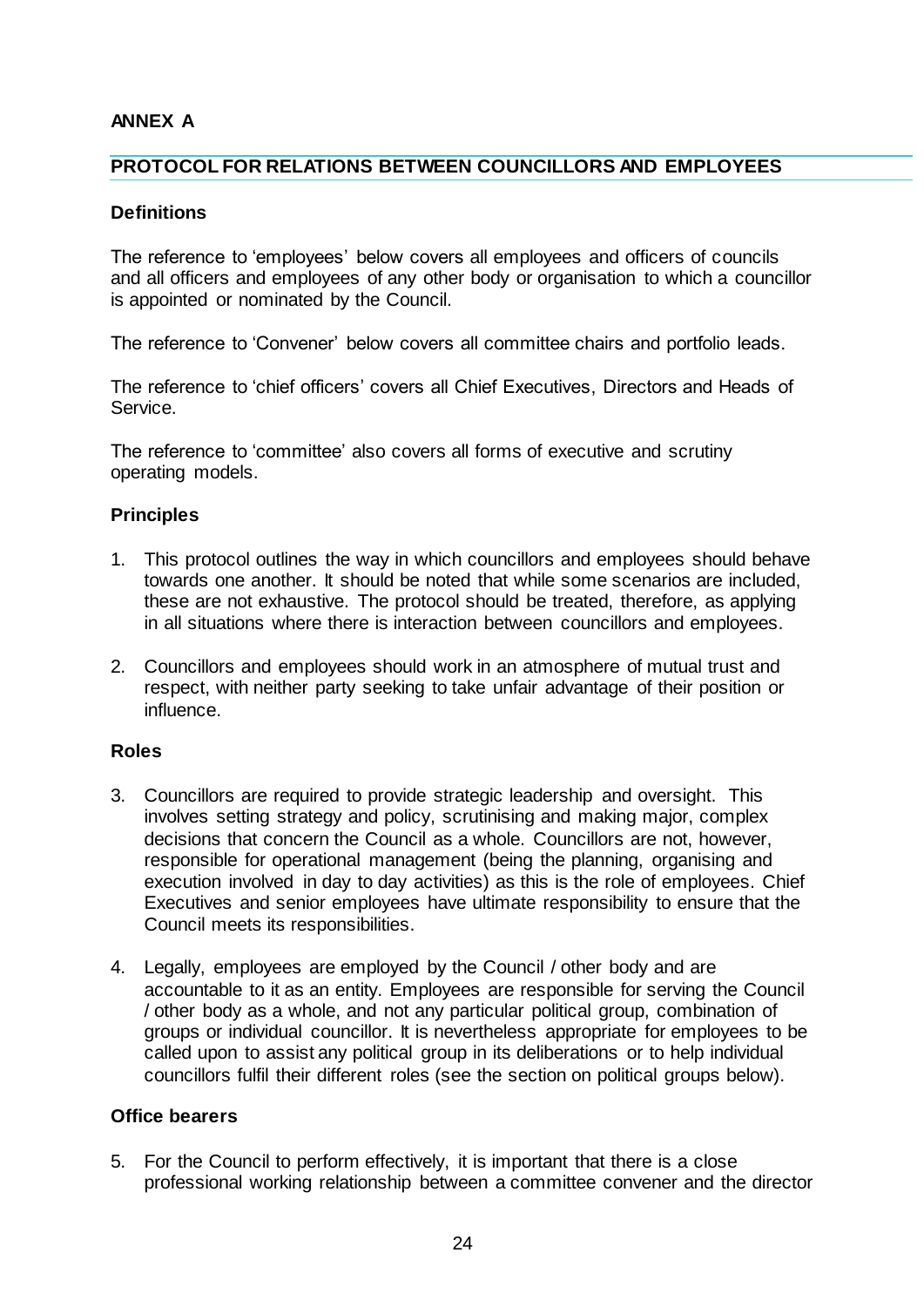and other senior employees of any service reporting to that committee. However, such relationships should never be allowed to become so close, or appear to be so close, as to bring into question an employee's ability to deal with other councillors impartially, or the ability of a convener to deal with other employees impartially.

- 6. Conveners will have many dealings with employees. While employees should always seek to assist committee chairs, they are ultimately responsible to the relevant chief officer and not to any convener.
- 7. Conveners will often be consulted on the preparation of agendas and reports. Employees will always be fully responsible, however, for the contents of any report submitted in their name and will always have the right to submit reports to councillors on their areas of professional competence. The Convener does not have a right to veto this course of action.
- 8. Conveners are recognised as the legitimate elected spokesperson on their committee's area of responsibility. Where authority is delegated to employees, they may choose to consult the relevant convener about any action they propose to take. The employee nevertheless retains responsibility for the final decision (as long as the delegated authority remains in place).

#### **Political groups**

- 9. Most councils operate through a system of groups of councillors, many of them based on political affiliation. All employees must treat all political groups and individual councillors in a fair and even-handed manner and must maintain political neutrality at all times.
- 10. Employees can provide political groups with support (such as discussing matters with the convener and vice-convener before a committee meeting or presenting information to a group meeting). While, in practice, such support is likely to be most in demand from whichever political group is in control of the Council, it nevertheless should be available to all political groups. The advice given by employees to different party or political groups should be consistent.
- 11. Councillors and employees must act in accordance with the council's rules about the access and support to be provided to political groups (for example, that all requests must be approved by the Chief Executive).
- 12. Employee support for political groups must not extend beyond providing information and advice in relation to matters of council business. Employees should not be asked, or be expected, to be present at meetings or parts of meetings when matters concerning party business are being discussed. It is the responsibility of the convener of the political group meeting to ensure that all attending are clear on the status of the meeting and the basis on which any employees are present.
- 13. Councillors and employees must note that while political group meetings may form part of the preliminaries to council decision-making, political groups are not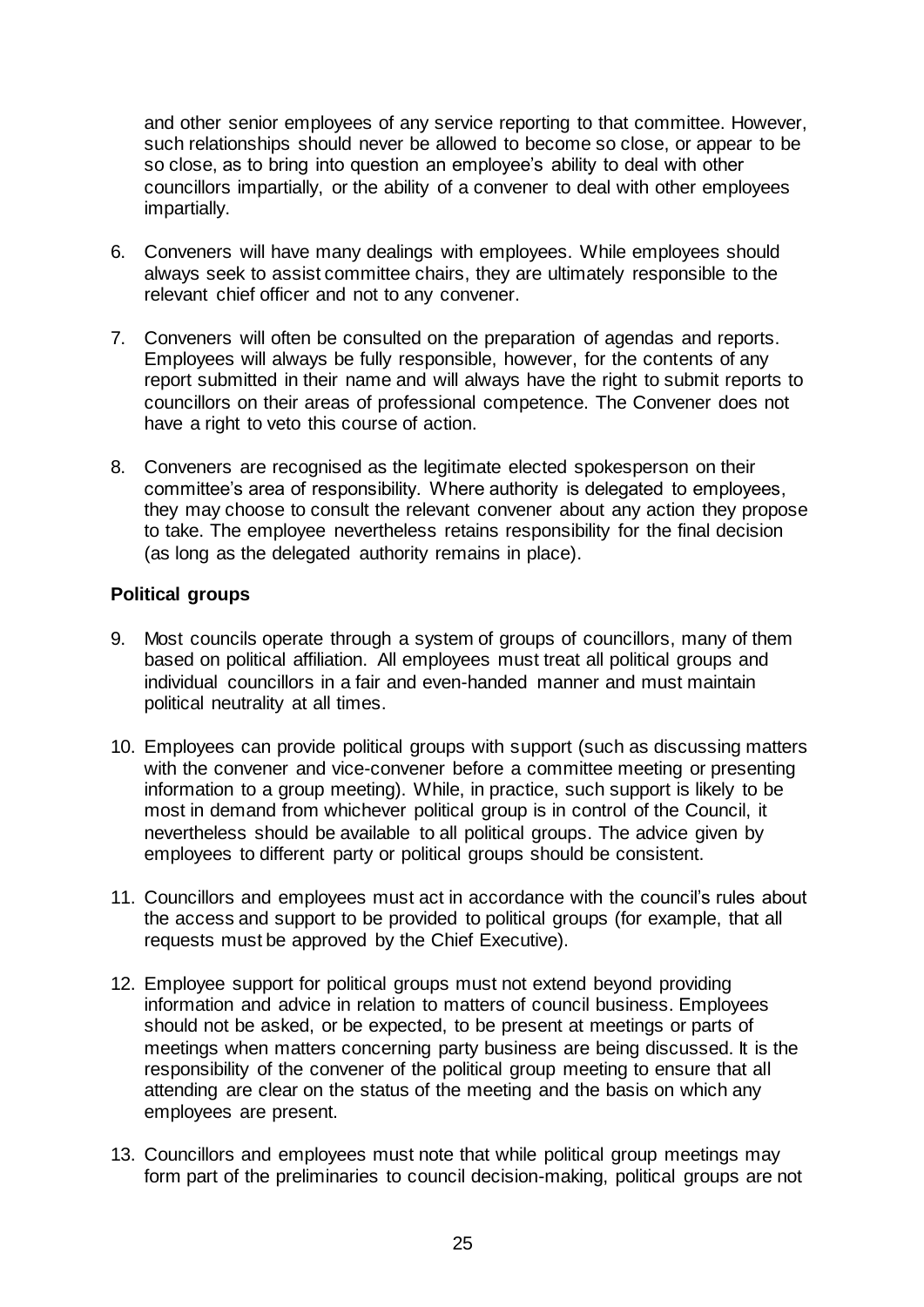empowered to make decisions on behalf of the Council. Conclusions reached at such meetings are not council decisions and it is essential that they are not interpreted or treated as such.

- 14. Employees can provide information and advice in relation to matters of council business to political groups. Employees are nevertheless responsible for ensuring that all necessary information and advice is still provided to the relevant committee or sub-committee when the matter in question is considered.
- 15. Political groups must recognise that information and advice given by employees should be used to enhance discussion and debate at council and committee meetings. Such information or advice should not be used for political advantage (for example by issuing media briefings before a decision is made), as doing so could devalue the decision-making process and can place employees in a difficult position.
- 16. Employees should take special care when providing information and advice to a meeting of a political group where other individuals who are not elected members of the Council are in attendance, as such individuals will not be bound by the Councillors' Code (and, in particular, the provisions concerning the declaration of interests and confidentiality).
- 17. Employees must treat any discussions with a political group or individual councillor as being strictly confidential.
- 18. Any difficulties or uncertainty about the extent of advice and information that can be provided to political groups should be raised with the Chief Executive (who should then discuss the matter with the group leader).

#### **Councillors as local representatives**

19. Councillors should ensure they act in accordance with the provisions of the Councillors' Code and this protocol when performing such a role. Elected members must recognise that, when performing their local representative role, they are representing the Council. Employees must treat all councillors fairly and openly in their role as local representatives.

#### **Communications**

20 Employees should not normally copy any communications they have with an individual councillor to any other councillor, unless they have been clear in advance that they intend to do so (or this has been agreed).

#### **Human resource issues**

21. Where councillors are involved in the appointments of employees they must act fairly and openly, and make decisions solely on merit.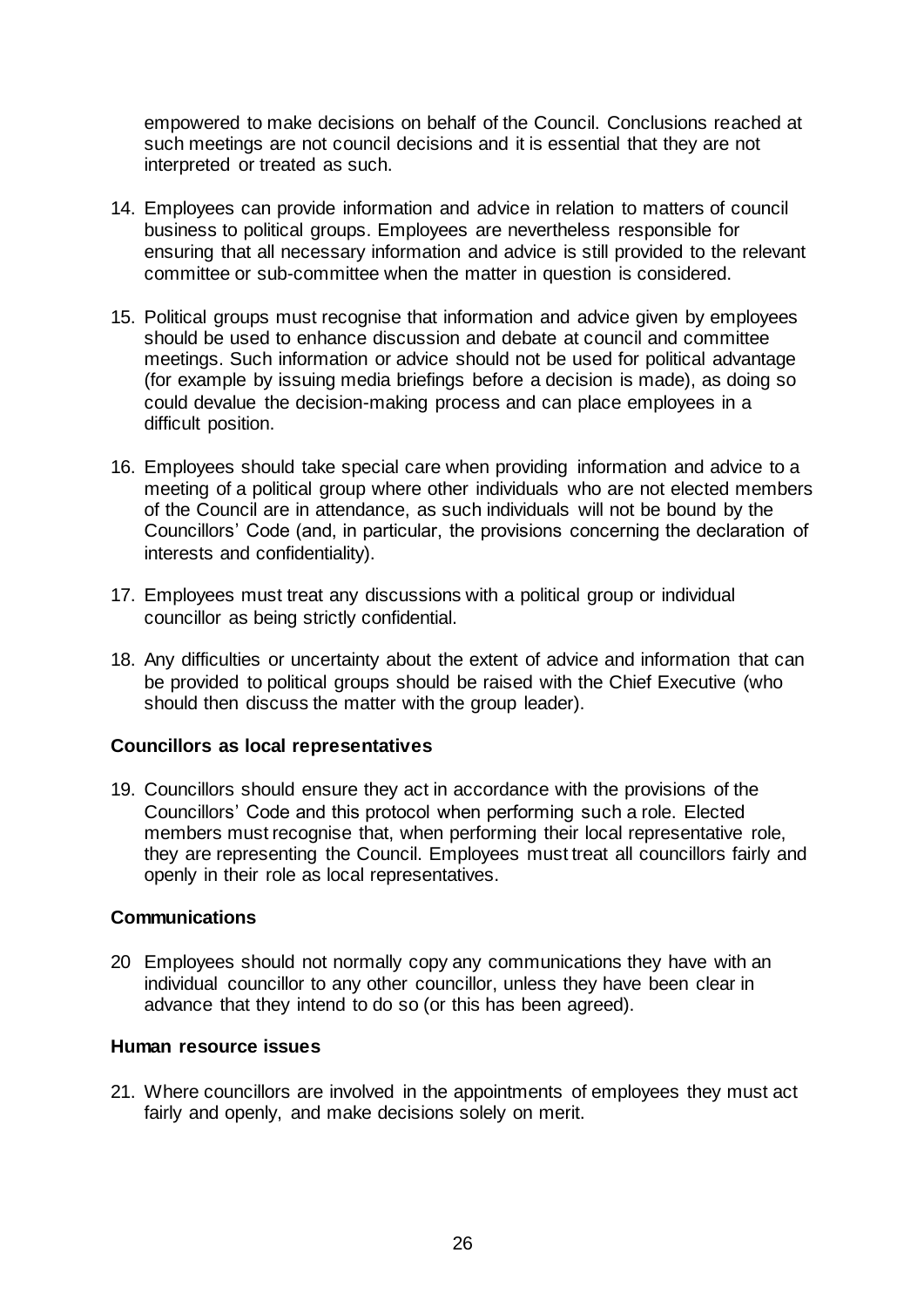22. Councillors should not become involved in issues relating to any individual employee's pay or terms and conditions of appointment, except while serving on a committee tasked with dealing with such matters.

#### **Social relationships**

23. The relationship between councillors and employees depends upon trust, which will be enhanced by the development of positive and professional relationships. While councillors and employees may often find themselves in the same social situations, they should take care to avoid close personal familiarity as this can damage the relationship of mutual respect and the belief that employees can undertake their role in an impartial and objective manner. Councillors and employees should, therefore, be cautious in developing close personal friendships while they have an official relationship.

#### **Public comment**

- 24. Councillors and employees both have a responsibility to project a positive image of the Council and should avoid making any public comments that could bring it into disrepute.
- 25. Councillors should not raise any adverse matters relating to the performance, conduct or capability of employees in public. Employees must ensure they treat councillors with similar respect and courtesy.

#### **Employees supporting councillors**

26. Where councils arrange for employees to provide direct administrative or practical support for individual councillors to help them undertake their duties, particular considerations will apply. While councillors may ask employees to provide such support in a particular way, they must nevertheless remember that the employee is accountable to their line manager. Any issues about conflicting priorities, conduct or performance must be referred to the line manager.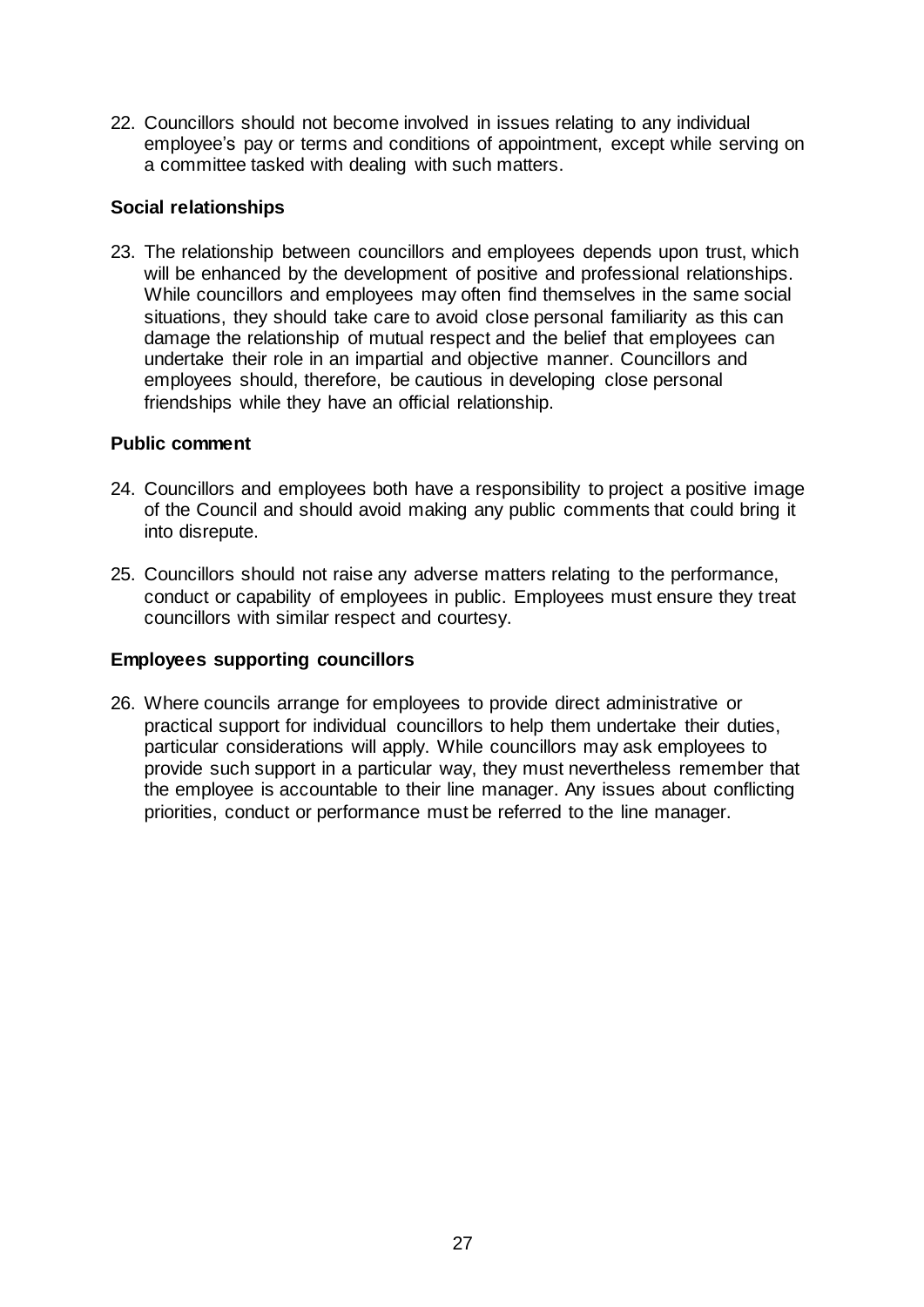#### <span id="page-27-0"></span>**DEFINITIONS**

"**ALEO**" means an arm's-length external organisation (ALEO), that is formally separate from the Council but is subject to the Council's control or influence. ALEOs can take many forms including companies, community enterprises, charitable organisations and trusts.

"**Bullying**" is inappropriate and unwelcome behaviour which is offensive and intimidating, and which makes an individual or group feel undermined, humiliated or insulted.

"**Chair**" includes Committee Conveners or any other individual discharging a similar function to that of a Chair or Convener under alternative decision-making structures.

"**Cohabitee**" includes any person who is living with you in a relationship similar to that of a partner, civil partner, or spouse.

"**Committee**" includes all forms of executive and scrutiny operating models.

#### "**Confidential Information**" includes:

- any information passed on to the Council by a Government department (even if it is not clearly marked as confidential) which does not allow the disclosure of that information to the public;
- information of which the law prohibits disclosure (under statute or by the order of a Court);
- any legal advice provided to the Council; or
- any other information which would reasonably be considered a breach of confidence should it be made public.

"**Election expenses**" means expenses incurred, whether before, during or after the election, on account of, or in respect of, the conduct or management of the election.

"**Employee**" includes individuals employed:

- directly by the Council;
- by any of the Council's arms' length external organisations;
- as contractors by the Council, any of the Council's arms' length external organisations; or
- by a contractor to work on any of the Council's premises.

"**Gifts**" a gift can include any item or service received free of charge, or which may be offered or promised at a discounted rate or on terms not available to the general public. Gifts include benefits such as relief from indebtedness, loan concessions, or provision of property, services or facilities at a cost below that generally charged to members of the public. It can also include gifts received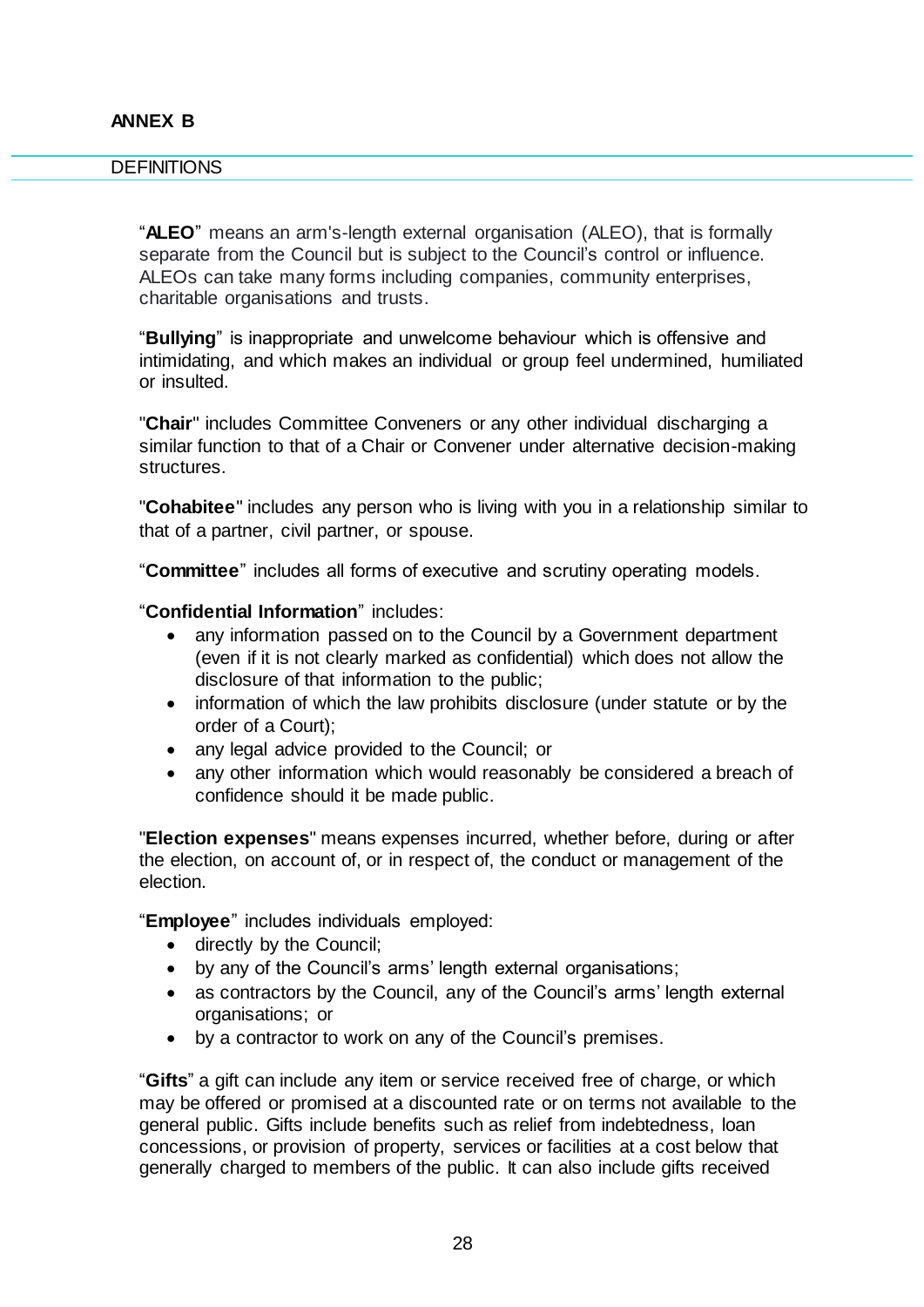directly or gifts received by any company in which the recipient holds a controlling interest in, or by a partnership of which the recipient is a partner.

"**Harassment**" is any unwelcome behaviour or conduct which makes someone feel offended, humiliated, intimidated, frightened and / or uncomfortable. Harassment can be experienced directly or indirectly and can occur as an isolated incident or as a course of persistent behaviour.

"**Hospitality**" includes the offer or promise of food, drink, accommodation, entertainment or the opportunity to attend any cultural or sporting event on terms not available to the general public.

**"Relevant Date"** Where a councillor had an interest in shares at the date on which they were elected, the relevant date is  $-$  (a) that date; and (b) the 5th April immediately following that date and in each succeeding year, where the interest is retained on that 5th April.

"**Remuneration**" includes any salary, wage, share of profits, fee, other monetary benefit or benefit in kind.

"**Securities**" a security is a certificate or other financial instrument that has monetary value and can be traded. Securities includes equity and debt securities, such as stocks bonds and debentures.

"**Undertaking**" means:

- a body corporate or partnership; or
- an unincorporated association carrying on a trade or business, with or without a view to a profit.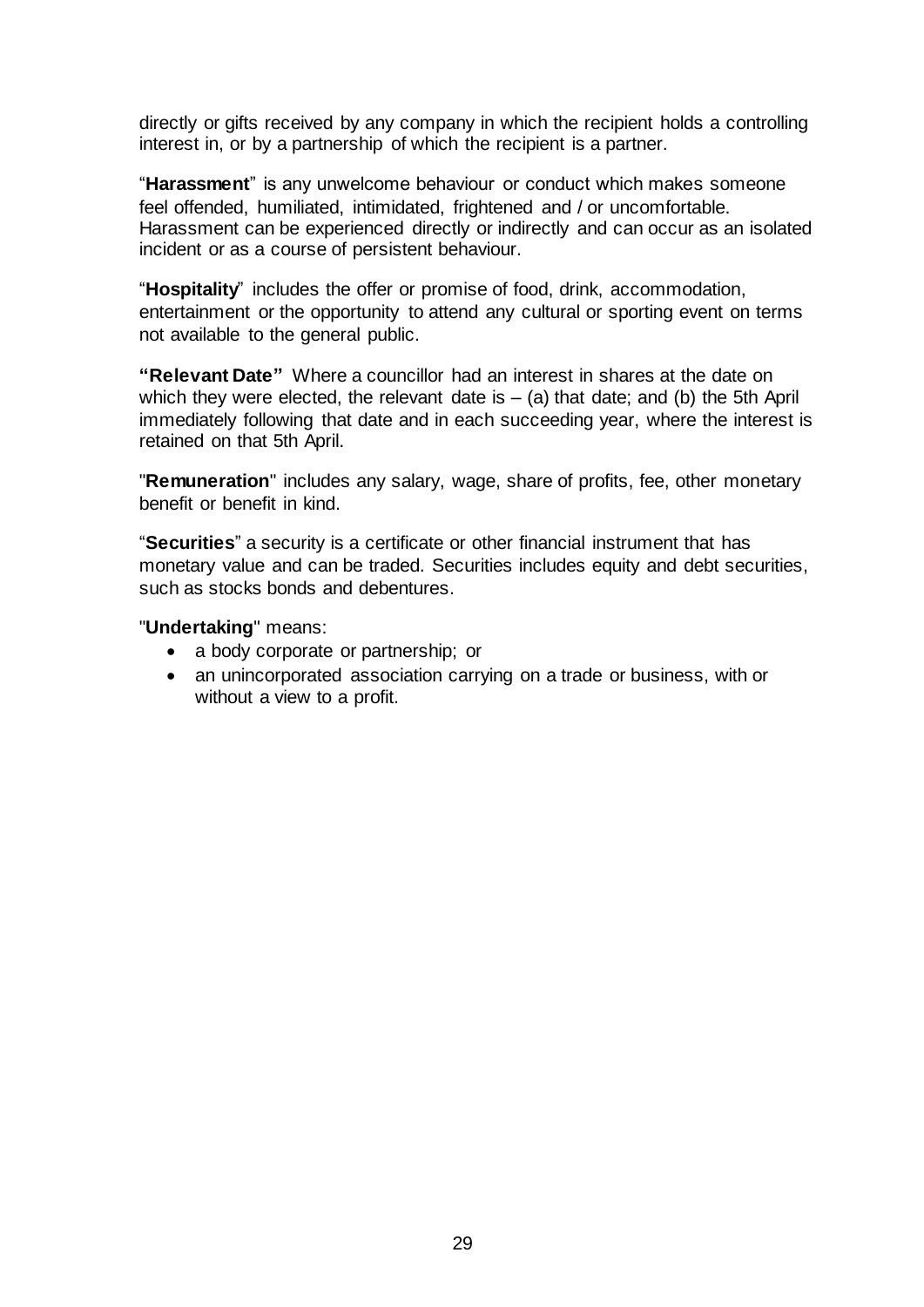# **ANNEX C**

#### <span id="page-29-0"></span>**BREACHES OF THE CODE**

#### **Introduction**

- 1. [The Ethical Standards in Public Life etc. \(Scotland\) Act 2000 \("the Act"\)](https://www.legislation.gov.uk/asp/2000/7/contents) provided for a framework to encourage, and where necessary enforce, high ethical standards in public life.
- 2. The Act provided for the introduction of new codes of conduct for local authority councillors and members of relevant public bodies, imposing on councils and relevant public bodies a duty to help their members comply with the relevant code.
- 3. The Act and the subsequent [Scottish Parliamentary Commissions and](https://www.legislation.gov.uk/asp/2010/11/contents)  [Commissioners etc. Act 2010](https://www.legislation.gov.uk/asp/2010/11/contents) established the Standards Commission for Scotland ("Standards Commission") and the post of Commissioner for Ethical Standards in Public Life in Scotland ("ESC").
- 4. The Standards Commission and ESC are separate and independent, each with distinct functions. Complaints of breaches of the Councillors' Code of Conduct are investigated by the ESC and adjudicated upon by the Standards Commission.
- 5. The first Councillors' Code of Conduct came into force in 2003. The Code has since been reviewed, and re-issued in 2010 to reflect legislative changes. The 2021 Code has been issued by the Scottish Ministers following consultation, and with the approval of the Scottish Parliament, as required by the Act.

#### **Investigation of Complaints**

- 6. The ESC is responsible for investigating complaints about councillors. It is not, however, mandatory to report a complaint about a potential breach of the Code to the ESC. It may be more appropriate in some circumstances for attempts to be made to resolve the matter informally at a local level.
- 7. On conclusion of the investigation, the ESC will send a report to the Standards Commission.

#### **Hearings**

- 8. On receipt of a report from the ESC, the Standards Commission can choose to:
	- Do nothing:
	- Direct the ESC to carry out further investigations; or
	- Hold a Hearing.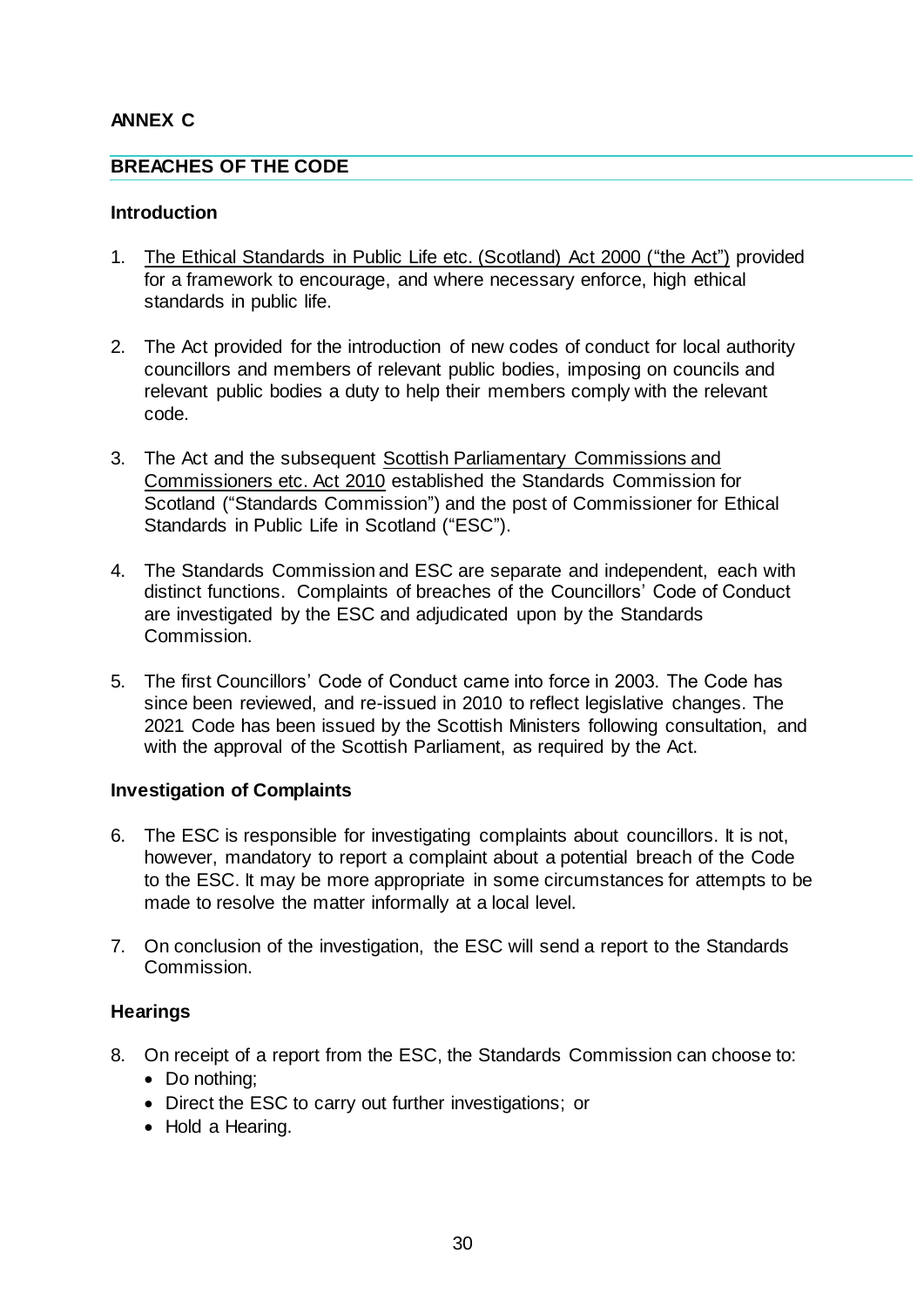9. Hearings are held (usually in public) to determine whether the councillor concerned has breached the Councillors' Code of Conduct. The Hearing Panel comprises of three members of the Standards Commission. The ESC will present evidence and/or make submissions at the Hearing about the investigation and any conclusions as to whether the councillor has contravened the Code. The councillor is entitled to attend or be represented at the Hearing and can also present evidence and make submissions. Both parties can call witnesses. Once it has heard all the evidence and submissions, the Hearing Panel will make a determination about whether or not it is satisfied, on the balance of probabilities, that there has been a contravention of the Code by the councillor. If the Hearing Panel decides that a councillor has breached the Councillors' Code of Conduct, it is obliged to impose a sanction.

# **Sanctions**

- 10. The sanctions that can be imposed following a finding of a breach of the Councillors' Code of Conduct are as follows:
	- **Censure**: A censure is a formal record of the Standards Commission's severe and public disapproval of the councillor concerned.
	- **Suspension**: This can be a full or partial suspension (for up to one year). A full suspension means that the councillor is suspended from attending all meetings of the Council. Partial suspension means that the councillor is suspended from attending some of the meetings of the Council.
	- **Disqualification**: Disqualification means that the councillor is disqualified for the period determined (of up to 5 years) from being a councillor (which has the effect of removing them from office. Where a councillor is also a member of a devolved public body (as defined in the Act), other than as a representative or nominee of the Council, the Commission may also remove or disqualify that person in respect of that membership. Full details of the sanctions are set out in [Section 19](https://www.legislation.gov.uk/asp/2000/7/section/19) of the Act.

# **Interim Suspensions**

- 11. [Section 21](https://www.legislation.gov.uk/asp/2000/7/section/21) of the Act provides the Standards Commission with the power to impose an interim suspension on a councillor on receipt of an interim report from the ESC about an ongoing investigation. In making a decision about whether or not to impose an interim suspension, a Panel comprising of three Members of the Standards Commission will review the interim report and any representations received from the councillor and will consider whether it is satisfied:
	- That the further conduct of the ESC's investigation is likely to be prejudiced if such an action is not taken (for example if there are concerns that the councillor may try to interfere with evidence or witnesses); or
	- That it is otherwise in the public interest to take such a measure. A policy outlining how the Standards Commission makes any decision under [Section](https://www.legislation.gov.uk/asp/2000/7/section/21)  [21](https://www.legislation.gov.uk/asp/2000/7/section/21) and the procedures it will follow in doing so, should any such a report be received from the ESC can be found on the Standards Commission's website.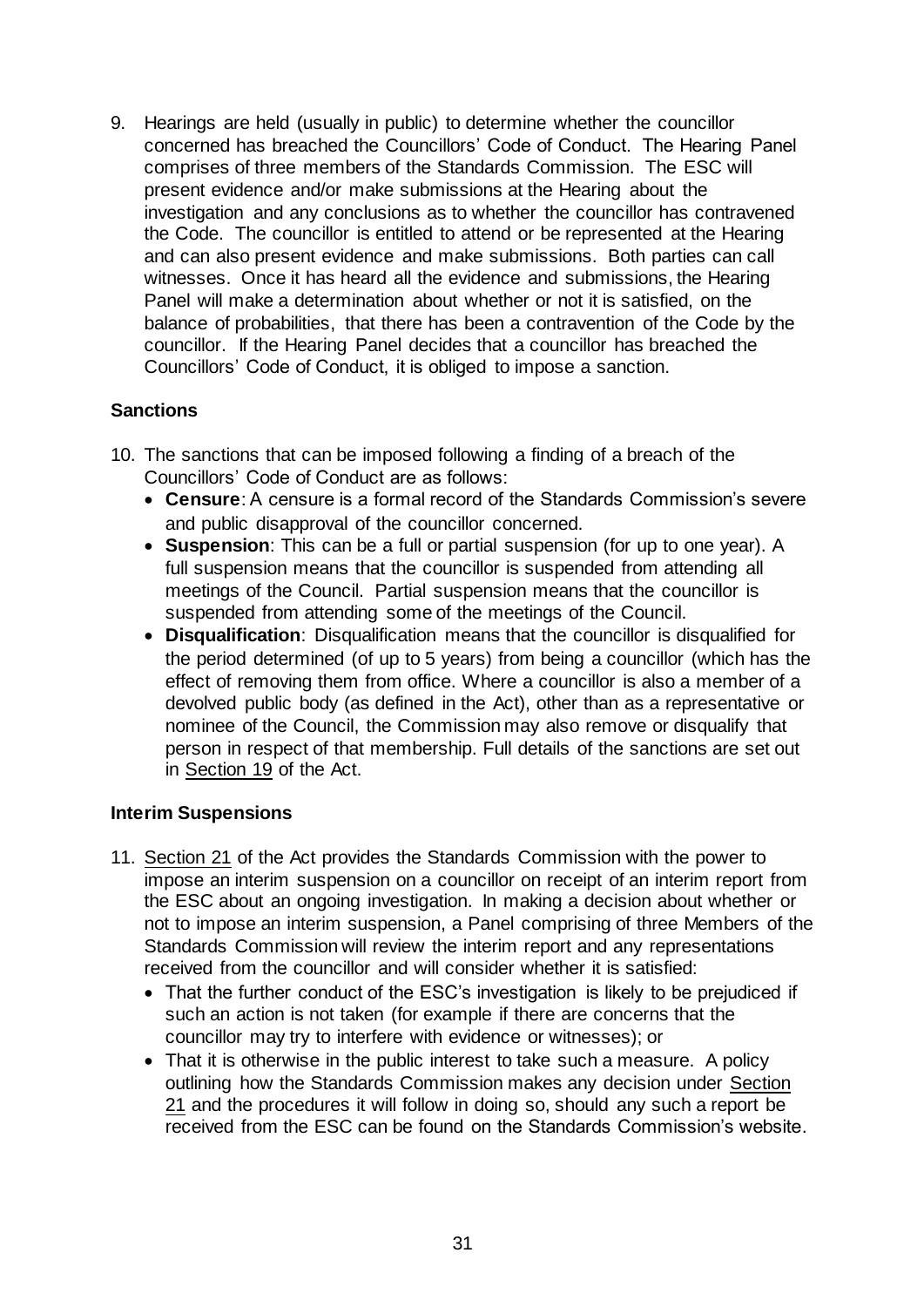12. The decision to impose an interim suspension is not, and should not be seen as, a finding on the merits of any complaint or the validity of any allegations against a councillor, nor should it be viewed as a disciplinary measure.